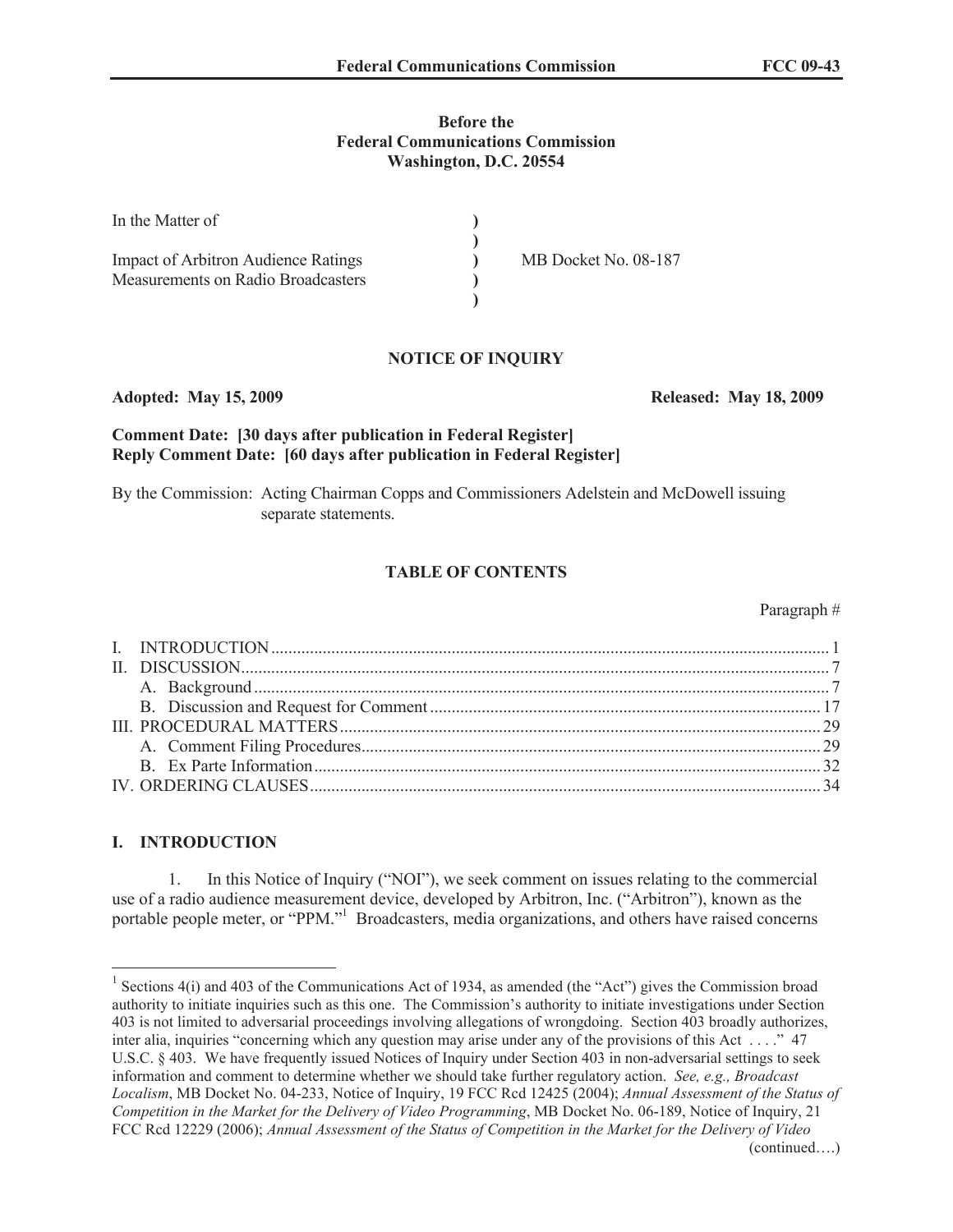about the use of the PPM and its potential impact on audience ratings of stations that air programming targeted to minority audiences, and consequently, on the financial viability of those stations. They claim that the current PPM methodology undercounts and misrepresents the number and loyalty of minority radio listeners.<sup>2</sup> They assert that, because audience ratings affect advertising revenues, undercounting minority audiences could negatively affect the ability of these stations to compete for advertising revenues and to continue to offer local service to minority audiences. They express concern that such undercounting could particularly affect the ratings of local, urban-formatted radio stations that broadcast programming of interest to African-American and Hispanic audiences.<sup>3</sup> This NOI investigates the impact of PPM methodology on the broadcast industry as well as whether the audience ratings data is sufficiently accurate and reliable to merit the Commission's own reliance on it in its rules, policies and procedures. According to its proponents, the PPM methodology represents a technological improvement in measuring radio listening. We have a strong interest in encouraging innovative advancements that lead to improved information and data. We seek information on whether and how the PPM technological changes adversely affect diversity on the airwaves as well as the integrity and reliability of the Commission's processes that rely on Arbitron ratings data. If there is an adverse impact, we seek comment on further steps the Commission can and should take to address these issues.

2. Requests that the Commission institute an inquiry have been made in several contexts. The FCC's Advisory Committee on Diversity for Communications in the Digital Age ("Diversity Committee") has passed a resolution requesting a Commission investigation of Arbitron's PPM measurement system to determine whether the system is having or will have a detrimental and discriminatory effect upon stations targeting minority audiences.<sup>4</sup> Noting that Arbitron is the only company that currently provides quantitative audience data for radio stations, the Committee states that the financial success of a radio broadcast station often depends upon demonstrating to potential advertisers that the station has a substantial audience of desirable consumers.<sup>5</sup> According to the Diversity

(Continued from previous page)

*Programming*, MB Docket No. 05-255, Notice of Inquiry, 20 FCC Rcd 14117 (2005); *Closed Captioning and Video Description of Video Programming*, MM Docket No. 95-176, Notice of Inquiry, 11 FCC Rcd 4912 (1995).

<sup>2</sup> PPM Coalition, Emergency Petition for Section 403 Inquiry ("PPMC Petition") (filed Sept. 2, 2008) at i.

<sup>3</sup> See, e.g., Testimony of James L. Winston, Executive Director and General Counsel, National Association of Black Owned Broadcasters, Inc., Before the Federal Communications Commission *En Banc* Hearing and Conference on Overcoming Barriers to Communications Financing, July 29, 2008, at 2-3 ("Winston *En Banc* Testimony").

4 *See* Resolution of the Federal Communications Commission Advisory Committee on Diversity for Communications in the Digital Age, Requesting an Investigation of the Arbitron Portable People Meter (July 28, 2008), *available at* http://www.fcc.gov/DiversityFAC/072808/resolution072808.pdf. The resolution states that "[t]he Advisory Committee on Diversity for Communications in the Digital Age ("Committee") requests that the Commission investigate Arbitron's new PPM measurement system to determine whether the system is having or will have a detrimental and discriminatory effect upon stations targeting minority audiences, to determine whether the Commission possesses authority to address such discrimination, and to determine whether the Commission should submit the results of its investigation to the Congress for consideration of possible legislative action or action by sister agencies." *Id.* In addition, at the Commission's July 29, 2008, *en banc* hearing on access to capital, a number of panelists raised concerns about the impact of Arbitron's implementation of its PPMs. *See* http://www.fcc.gov/ownership/hearing-newyork\_072908.html.

<sup>5</sup> We note that, in November 2008, Nielsen and Cumulus Media Inc. announced that Nielsen would begin providing radio ratings on a limited basis, in 50 small- and mid-sized U.S. markets, in 2009. The companies also announced that Clear Channel Radio will subscribe to the service in 17 of the markets in which the service will be offered. *See e.g.,* The Nielsen Company, *Nielsen to Measure Radio Audiences in 50 Cumulus Markets* (press release), Nov. 18, (continued….)

2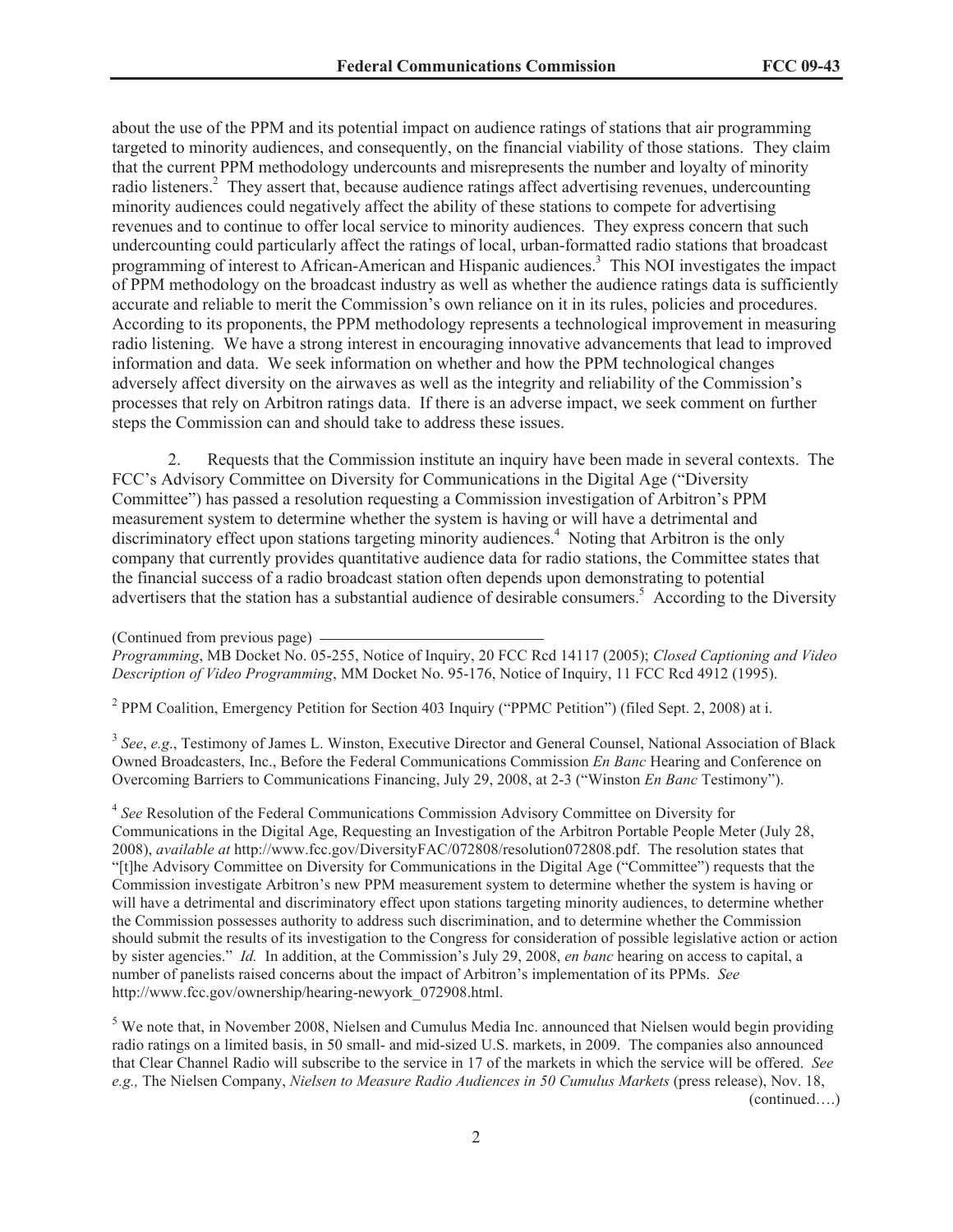Committee, Arbitron's use of an audience measurement service that may not accurately measure minority audiences could lead to "irreparable" financial harm to stations serving such audiences and, thus, lead to the loss of service that such stations provide to the public.<sup>6</sup>

3. In addition, the PPM Coalition ("PPMC") has filed an Emergency Petition for a Section 403 Inquiry ("PPMC Petition"), requesting that the Commission immediately commence a fact-finding inquiry into the current PPM methodology.<sup>7</sup> PPMC and others that supported PPMC's request for a Commission investigation express concern that the PPM methodology has had a detrimental effect on the ratings measurements for urban- and Hispanic-formatted stations and state that this is due to the underrepresentation of minorities in the sample panels and a failure to distribute PPM devices within minority groups. PPMC alleges that the PPM sample is deficient because only five to six percent of the PPM sample is comprised of cell-phone-only households, while a significant and growing percentage of young adults and Hispanics and African-Americans live in cell-phone-only households.<sup>8</sup> PPMC asserts that 19.3 percent of Hispanic households and 18.3 percent of African-American households are cell-phone-only, whereas 12.9 percent of non-Hispanic white households are cell-phone-only.<sup>9</sup> Among other things, PPMC also complains that: (1) PPM has a 66 percent smaller sample size than the diary, often making it impossible to target age or gender subsets of minority audiences because standard industry metrics require at least 30 respondents in a cell to run ratings data; $10^{\circ}(2)$  PPM samples are not built using street addresses, and therefore fail to ensure statistically representative inclusion of cell-phone-only households;<sup>11</sup>

(Continued from previous page)

2008, *available at* http://en-us.nielsen.com/main/news/news\_releases/2008/october/nielsen\_to\_measure. The first sweep is expected in the third quarter of 2009.

<sup>6</sup> *Id.* CBS, which is represented on the Committee, issued a statement to explain its "no" vote on the resolution based on procedural concerns. *See* CBS Statement on PPM Issue (July 28, 2008), *available at* http://www.fcc.gov/DiversityFAC/072808/cbs-statement072808.pdf.

<sup>7</sup> PPMC Petition at i. The PPMC consists of the National Association of Black Owned Broadcasters, Spanish Radio Association, Minority Media and Telecommunications Council, American Hispanic Advertising Association, Border Media Partners, Entravision Communications Corporation, ICBC Broadcast Holdings, Inc., Spanish Broadcasting System, Inc., and Univision Communications Inc. The Media Bureau sought comment on the Emergency Petition. Comments were due September 24, 2008; replies were due October 6, 2008. *See PPM Coalition Files Petition Seeking Commission Inquiry Pursuant to Section 403 of the Communications Act (47 U.S.C. § 403)*, MB Docket No. 08-187, Public Notice, 23 FCC Rcd 13302 (MB rel. Sept. 4, 2008). Comments were received and reviewed. Under the inquiry sought by PPMC, the Commission would use subpoenas for document production, conduct witness testimony under oath, and fashion appropriate protective orders as necessary to avoid disclosure of confidential information. We note also that the New York City Council convened a hearing on September 10, 2008, regarding a proposed resolution seeking an FCC investigation of Arbitron's PPM methodology and its potential effect on the diversity of radio (Proposed Res. No. 1583-A). Representatives from Arbitron, Inc., the National Hispanic Media Coalition and the National Association of Black Owned Broadcasters, among others, testified at the hearing. The New York City Council passed the resolution by unanimous vote on Sept. 24, 2008. *See* Letter from Christine C. Quinn, Speaker, New York City Council, to Kevin J. Martin, Chairman, FCC (Sept. 24, 2008).

8 PPMC Petition at 24-26, *citing* Blumberg SJ, Luke JV, Wireless Substitution: Early Release of Estimates from the National Health Interview Survey, July 2007-December 2007 (National Center for Health Statistics, 2008).

9 *Id.*

<sup>10</sup> *Id.* at 22-23.

 $^{11}$  *Id.* at 26.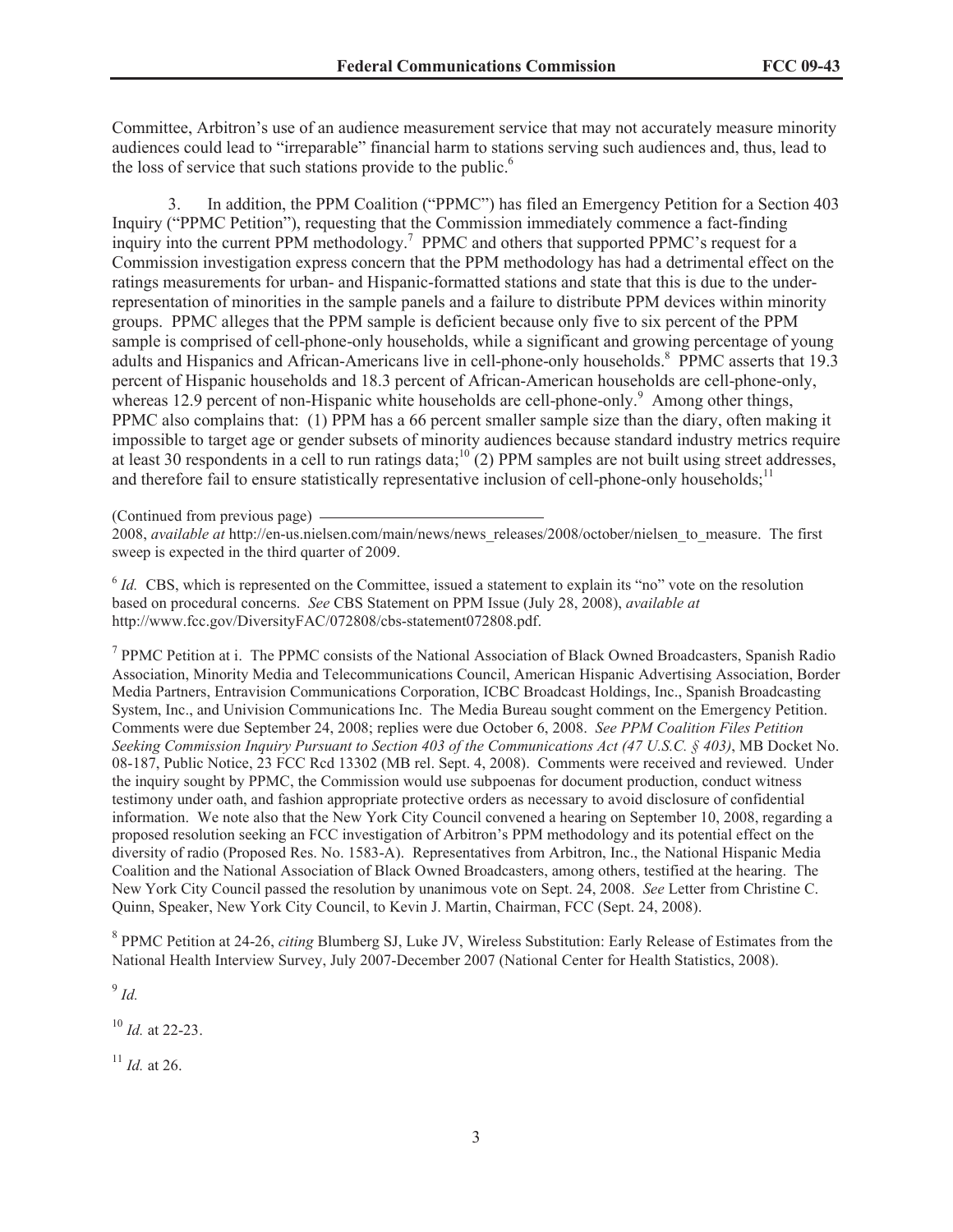(3) young minorities are reluctant to carry visible PPMs;<sup>12</sup> (4) Hispanic PPM recruitment methods skew toward English-dominant persons because potential panelists are identified by origin rather than by language;<sup>13</sup> (5) PPM response and compliance rates fall below industry norms;<sup>14</sup> (6) PPMs record exposure to radio signals, but they do not capture listener loyalty, which is high among minorities:<sup>15</sup> (7) PPM reports provide less granular data in terms of geography;<sup>16</sup> (8) PPM reports do not contain income data, country of origin data, or data that accounts sufficiently for language preferences; $^{17}$  and (9) PPM panelists may be corrupted more easily by radio personnel because the PPM device often visibly identifies them and their expected participation is two years instead of the usual one-week participation in the diary system.<sup>18</sup>

4. PPMC states that radio programmers are taking the preliminary PPM under-reporting of minority radio listening so seriously that programmers who can do so are already beginning to abandon formats that target minority audiences.<sup>19</sup> PPMC and others are concerned that the stability of the radio industry is at stake because radio broadcasters rely on the sale of commercial advertising for their only revenue stream, and Arbitron's data has a direct impact on advertising sales.<sup>20</sup> While PPMC concedes that Arbitron has indicated its willingness to re-examine its sampling methods and make improvements by 2010, it contends that those improvements would be "far too little and far too late."<sup>21</sup> According to PPMC, most advertisers are likely to accept Arbitron's assertions that PPM results are more accurate than diary results, and will rely on flawed PPM data. $^{22}$ 

5. New Jersey Broadcasters Association has alerted the Commission of the "unique and urgent circumstances" in the State, arguing that "the PPM sampling process employed by Arbitron in New

<sup>12</sup> *Id.* at 27-28.

<sup>13</sup> *Id.* at 28.

<sup>14</sup> *Id.* at 28-30.

<sup>15</sup> *Id.* at 31-33.

<sup>16</sup> *Id.* at 33.

<sup>17</sup> *Id.* at 34-35.

<sup>18</sup> *Id.* at 37-38.

<sup>19</sup> *Id.* at 12.

 $^{20}$  PPMC Comments at 10, 12. PPMC states that minority broadcasters fear that their annual gross revenues would decline by 30 to 40 percent if the current PPM methodology is commercialized nationwide. *See also* New York City Council Comments at 2. The Hispanic Technology and Telecommunications Partnership, et al. ("HTTP") supports PPMC and alleges that Arbitron's flawed PPM methodology likely would eliminate half of the nation's minority broadcasters because it fails to capture minority radio listeners' unparalleled loyalty to stations serving their needs. HTTP Comments at 2-3.

<sup>21</sup> PPMC Petition at ii.

<sup>22</sup> *Id.*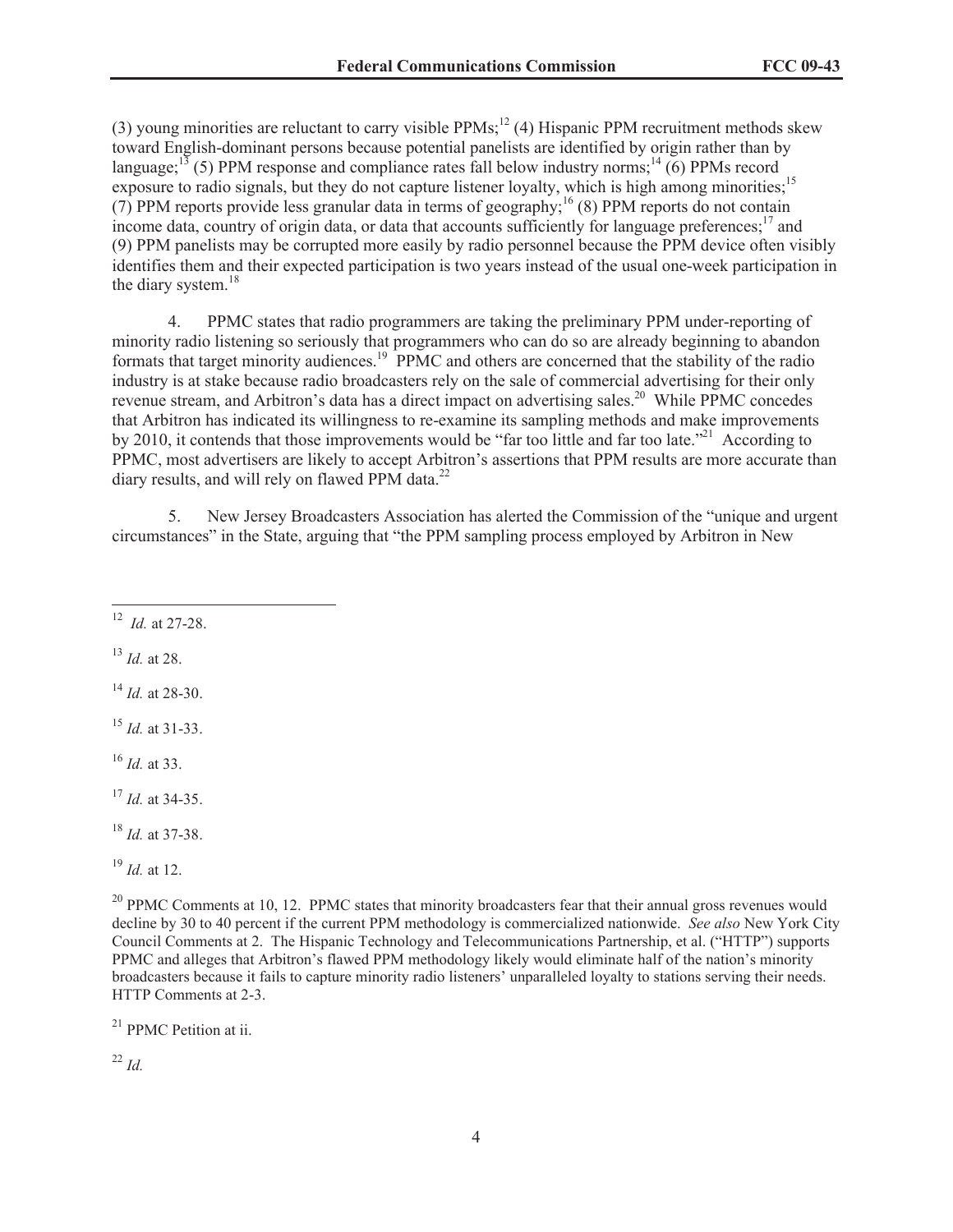Jersey is suspect in its erratic deployment and intrinsic underrepresentation of the population" of many New Jersey counties, specifically Monmouth, Ocean, Morris, and Atlantic.<sup>23</sup>

6. Arbitron opposes PPMC's Petition and challenges the Commission's jurisdiction and the availability of remedies it can offer.<sup>24</sup> Arbitron challenges PPMC's assertion that the ratings of minorityoriented stations suffer when PPM methodology is used. Arbitron provides several examples where the rankings of such stations remained the same or improved when PPMs were used.<sup>25</sup> Arbitron maintains that PPM samples effectively represent Blacks and Hispanics in the 18-34 age group, and across other factors such as geographic location and language preferences.<sup>26</sup> Arbitron is also implementing improvements to PPM methodology, as discussed below. Comments in support of Arbitron were filed by Allscope<sup>27</sup> and J.L. Media, Inc.<sup>28</sup>

# **II. DISCUSSION**

#### **A. Background**

7. Arbitron, Inc. Arbitron, Inc. is an international media and marketing research firm serving radio, television, cable, online radio, and out-of-home media as well as advertisers and advertising agencies in the United States and Europe. Arbitron's main businesses include measuring network and local market radio audiences in the United States; surveying the retail, media, and product patterns of local market consumers; and providing application software used for analyzing media audience and

<sup>24</sup> Arbitron Comments at 3-4. Arbitron contends that none of the statutory provisions cited as alleged jurisdictional bases for Commission action, Sections 1, 257, 303(g) or 309(j) of the Communications Act, provides the Commission authority over Arbitron's audience survey methodologies or over Arbitron, or enables the Commission to determine the reliability of PPM.

<sup>25</sup> *Id.* at 23-28 and Appendix 2.

<sup>26</sup> *Id.* at 35.

<sup>&</sup>lt;sup>23</sup> "To demonstrate this fact, consider the disparity in PPM deployment in two adjacent New Jersey counties, Monmouth (pop. 588,000) and Middlesex (pop. 732,000). Arbitron deployed 347 PPMs in Middlesex County, but only 96 PPMs in Monmouth. This represents 261% greater PPM sample size in Middlesex County, which only has a 25% greater population! Likewise, Morris County (pop. 454,000) has only 87 PPMs collecting listenership data, while its next door neighbor Union County (pop. 480,000) has 260 PPMs; an almost 200% greater population. Ocean County (pop. 564,000) has no PPMs at all resulting in two different sampling methodologies being used in one New Jersey market." Letter from Paul S. Rotella, Esq., President & CEO, New Jersey Broadcasters Association, to Jonathan S. Adelstein, Commissioner, FCC (Jan. 28, 2009).

<sup>&</sup>lt;sup>27</sup> Allscope Media ("Allscope") states in its comments that although PPM still has some "bugs to work out," further delay of the PPM service will harm the radio industry as a whole. Allscope asserts that release of the New York PPM already was delayed a year to address concerns of minority-owned and minority-oriented broadcasters. Allscope Comments at 3. Allscope Media is an independent media and communications firm. It offers media consulting, planning, and implementation services. *See* Allscope Media, http://www.allscope.com (last visited Apr. 9, 2009).

 $^{28}$  J.L Media cautions the government from getting involved in the dispute over PPMs because Arbitron is already continuously improving the PPM system – a much needed and anticipated alternative to the diary system, and the Commission also lacks precedent for such involvement. J.L. Media Comments at 1-2. J.L. Media is a media buying company with investments in the radio marketplace. *Id.*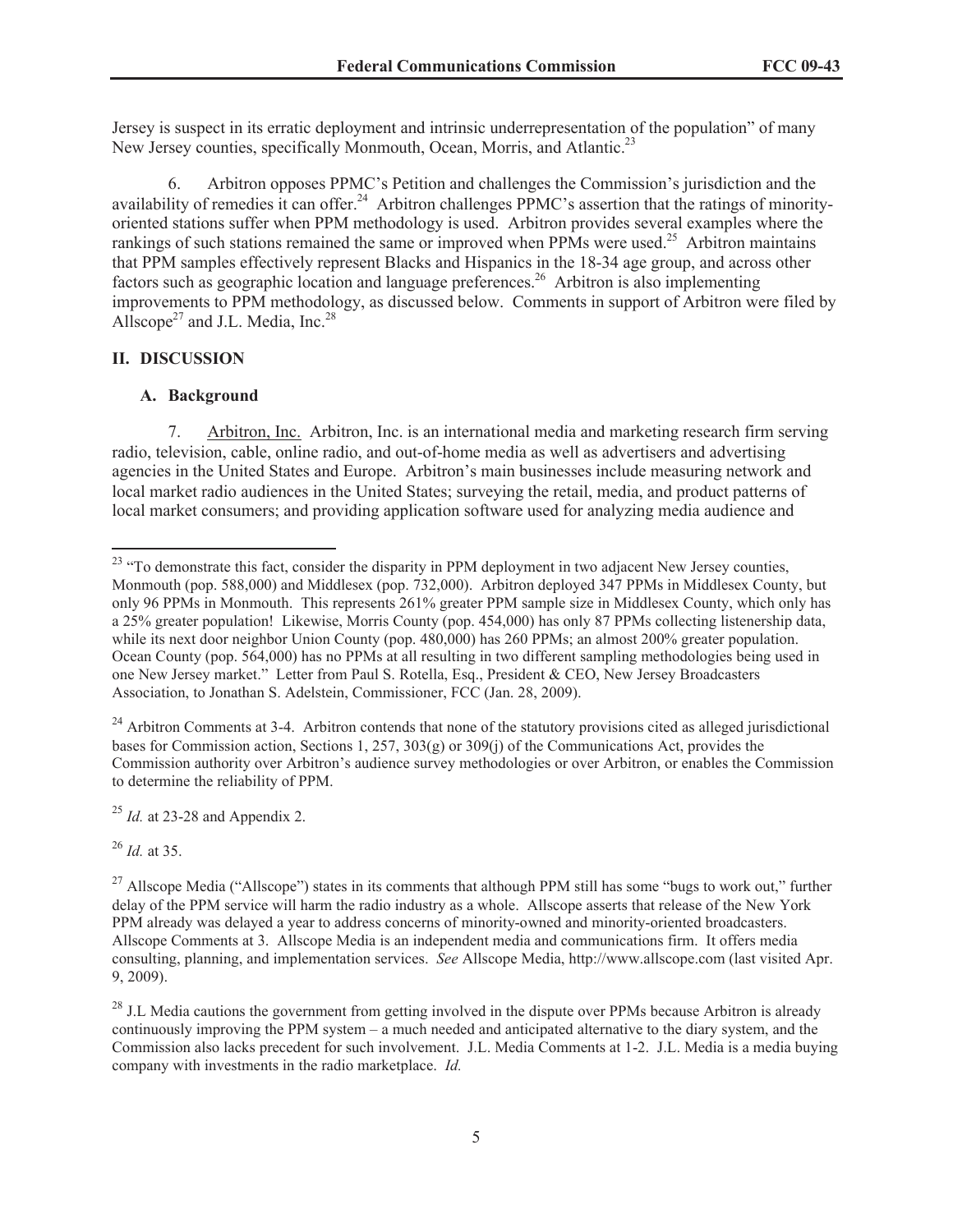marketing information data. Stations and advertisers use these ratings to negotiate advertising prices. To provide service to local stations and local advertisers, Arbitron has delineated more than 300 local geographic markets (called Metro Survey Areas or Metros) based on radio stations' audience ratings. More than 60 percent of commercial radio stations and three-fourths of the U.S. population of at least 12 years of age reside in these radio markets. Arbitron publishes listening data on commercial radio stations that obtain a minimum audience share in the radio market.

8. These radio market definitions are considered the industry standard and are used by the Commission for purposes of applying its ownership rules and evaluating them periodically to determine whether they remain necessary in the public interest. In its quadrennial ownership review proceedings, the Commission relies on the information produced by Arbitron to define local radio markets for purposes of fulfilling its statutory obligation to evaluate the continued necessity of its local radio ownership rule as well as the cross-ownership rules. Moreover, the Commission relies on Arbitron-defined radio Metro markets, where these exist, when it makes its determination whether a particular license application, transfer, merger, or acquisition complies with the local radio ownership rules.<sup>29</sup>

9. Diaries. For many years, Arbitron has relied on a diary-based audience measurement system.<sup>30</sup> A diary is a small foldout, pamphlet-style journal in which diary keepers record the radio stations, satellite radio channels, or Internet radio stations they listen to during each day of the survey week. A diary keeper records the time of day, the location, and the start and stop times of each listening occasion. The diary also requests certain demographic, socioeconomic, and lifestyle characteristics.<sup>31</sup> Arbitron contacts potential diary keepers by calling a sample of households across the country. The company places over five million calls every year to potential diary keepers for participation in the survey. On average, nearly 75 percent of those asked to do so consent to filling out a radio diary. Potential diary keepers are first contacted by telephone and then sent the survey via mail. Arbitron mails 2.6 million diaries to survey participants each year.

10. Portable People Meters. Arbitron has recently replaced its diary-based rating system in certain markets with the PPM system. According to Arbitron, the PPM is a mobile-phone-sized device that consumers wear throughout the day. The PPM detects inaudible identification codes that are embedded in the audio of certain programming to which the consumer is exposed. An encoder at the programming or distribution source inserts the inaudible identification codes. In addition, a station monitor is installed at the programming source to ensure audio content is encoded properly. At the end of each day, each survey participant places the PPM device in a base station to recharge the battery and to send collected codes to a household collection device known as a "hub." The household hub collects the codes from all the base stations in the survey household and transmits them to Arbitron.<sup>32</sup> Arbitron describes the PPM as an enhancement over the diary method because it relies on a passive measurement

<sup>&</sup>lt;sup>29</sup> See infra Section II.B. Arbitron has not defined radio markets for all areas of the country.

<sup>&</sup>lt;sup>30</sup> Radio markets are surveyed by the diary method twice a year (Spring and Fall). About 100 of the largest markets are also surveyed two additional times a year (Summer and Winter). *See* Arbitron, Inc., *2009 Market Code Guide – Radio Markets Effective Spring 2009*, http://www.arbitron.com/downloads/marketcodes.pdf (last visited Apr. 9, 2009).

<sup>31</sup> Arbitron, Inc., *Diary Research Information – Home*, http://www.arbitron.com/diary/home.htm (last visited Apr. 9, 2009).

<sup>32</sup> Arbitron, Inc., *Portable People Meter – Electronic Audience Measurement with the PPM System*, http://www.arbitron.com/portable\_people\_meters/ppm\_service.htm (last visited Apr. 9, 2009).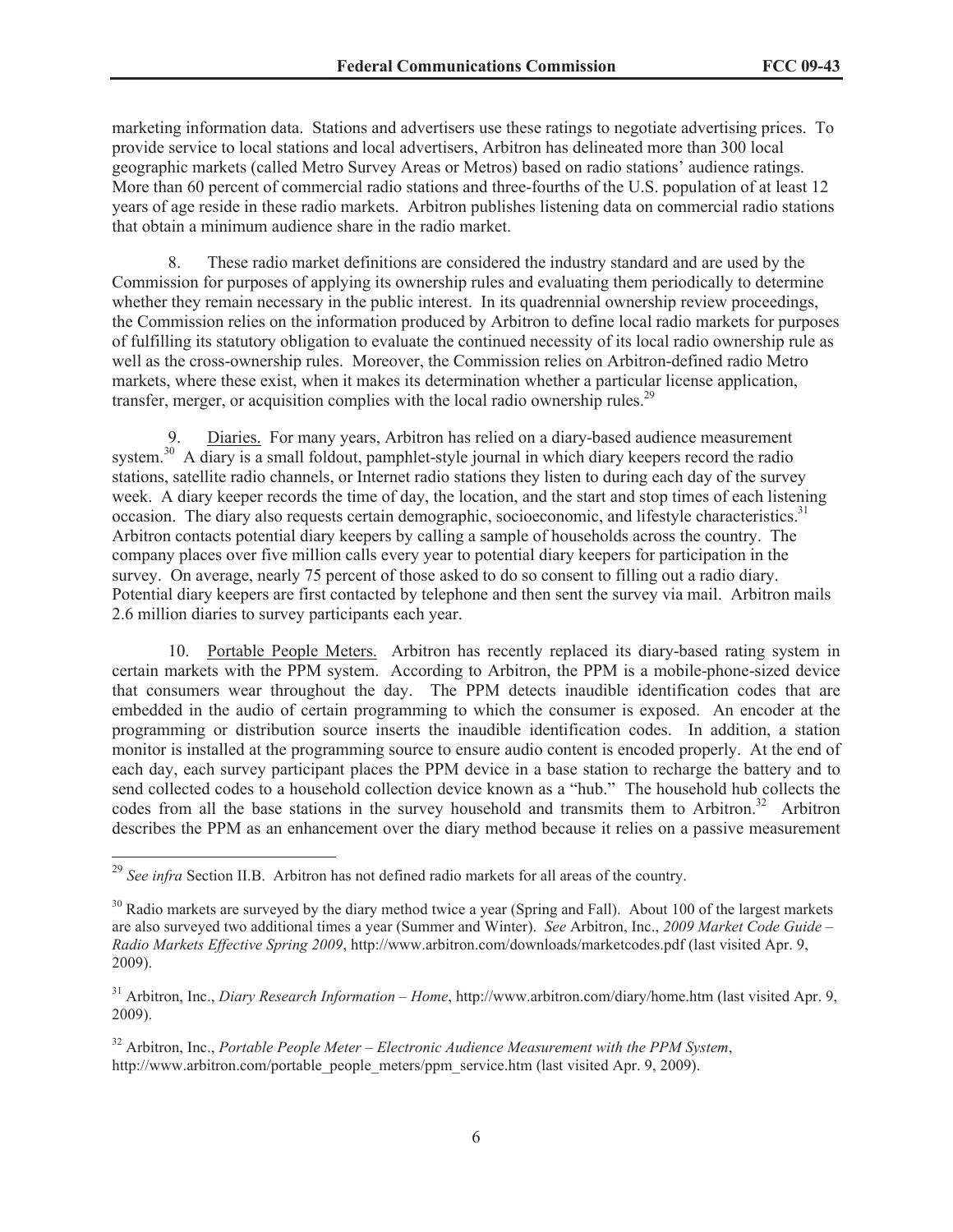of actual exposure, rather than memory recall; it delivers more detailed data that can be utilized by program directors; and PPMs allow Arbitron to provide audience measurement for children ages 6 to 11 and cell-phone-only households.<sup>33</sup>

11. Arbitron has indicated that it plans to replace its diary-based audience measurement system with the PPM in the top 50 radio markets by 2010. It has already implemented PPMs in 14 local markets: New York, Los Angeles, Chicago, San Francisco, Dallas-Ft. Worth, Houston, Atlanta, Philadelphia, Washington DC, Detroit, Nassau-Suffolk, Middlesex-Somerset-Union, Riverside-San Bernardino and San Jose.<sup>34</sup> According to Arbitron, these markets account for 51.7 percent of the estimated radio station revenue in the top 50 radio markets.<sup>35</sup> As discussed below, Arbitron has committed to improving its PPM methodology and has taken steps to do so. Arbitron states that its has steadfastly demonstrated its willingness to work with all stakeholders, including advertisers, stations, the Media Rating Council, and the Commission to help bring the measurement of radio audiences into alignment with the measurement of audiences for competing media.<sup>36</sup>

12. Media Rating Council. The Media Rating Council ("MRC") sets industry standards for audience measurement. These standards are designed to ensure reliability. Among other activities, MRC establishes and administers "Minimum Standards" for rating operations; performs accreditation of rating services on the basis of information submitted by these services; and conducts audits, through independent certified public accounting firms, of the activities of rating services. Arbitron reports that it has received MRC accreditation for its PPM services in the Houston and Riverside-San Bernardino markets.<sup>37</sup> More generally, however, in his statement at the Commission's July 29, 2008 *en banc* hearing, George Ivie, MRC Executive Director and Chief Executive Officer, stated that MRC has "important ongoing concerns" about the implementation details of the PPM measurement system.<sup>38</sup> Concerns and

<sup>34</sup> Arbitron, Inc., *Arbitron Commercializes the Portable People Meter Radio Ratings Service in Four New Local Markets* (press release), Dec. 31, 2008, *available at* http://www.onlinepressroom.net/arbitron/.

<sup>35</sup> *Id.* Arbitron plans to implement PPM in Boston in April 2009. *Id.*

<sup>36</sup> Arbitron Reply Comments at 25.

<sup>37</sup> Arbitron, Inc., *Arbitron Receives Media Rating Council Accreditation for the Portable People Meter Radio Ratings Data in Houston* (press release), Jan. 27, 2007, *available* at http://www.onlinepressroom.net/arbitron/; Arbitron, Inc., *Arbitron Receives Media Rating Council Accreditation for the Portable People Meter Radio Ratings Data in Riverside-San Bernardino* (press release), Jan. 9, 2009, *available at* http://www.onlinepressroom.net/arbitron/. The PPM system in Riverside-San Bernardino uses a telephone-based sampling and recruitment methodology and includes both landline and cell-phone-only households.

<sup>38</sup> Statement from George Ivie, Executive Director and CEO, Media Rating Council, Inc., Hearing – Overcoming Barriers to Communications Financing, Federal Communications Commission, July 29, 2008 ("Ivie Statement"); *see also* FCC *En Banc* Hearing and Conference on Overcoming Barriers to Communications Financing, Public Notice, 23 FCC Rcd 11268 (MB rel. July 25, 2008). Ivie stated that Arbitron has failed to demonstrate that it can roll out its Radio-First Methodology PPM services in a manner that fully complies with MRC's evaluation criteria at the time of implementation. Ivie Statement at 4-5. Radio First is the PPM methodology used in New York and Philadelphia, where Arbitron did not receive MRC accreditation. The Radio First methodology is based on telephone recruitment, as opposed to the accredited PPM methodology used in Houston, which is address-based. PPMC Petition at 6.

<sup>33</sup> *See* Arbitron, Inc., The Portable People Meter – *Home*,

http://www.arbitron.com/portable\_people\_meters/home.htm (last visited Apr. 9, 2009). Arbitron utilizes "cellular hubs" to collect data from PPMs in cell-phone-only households. Arbitron, Inc., *Arbitron Radio Advisory Council Minutes (Nov. 11, 2008)*, http://www.arbitron.com/radio\_stations/racmin11\_08.htm.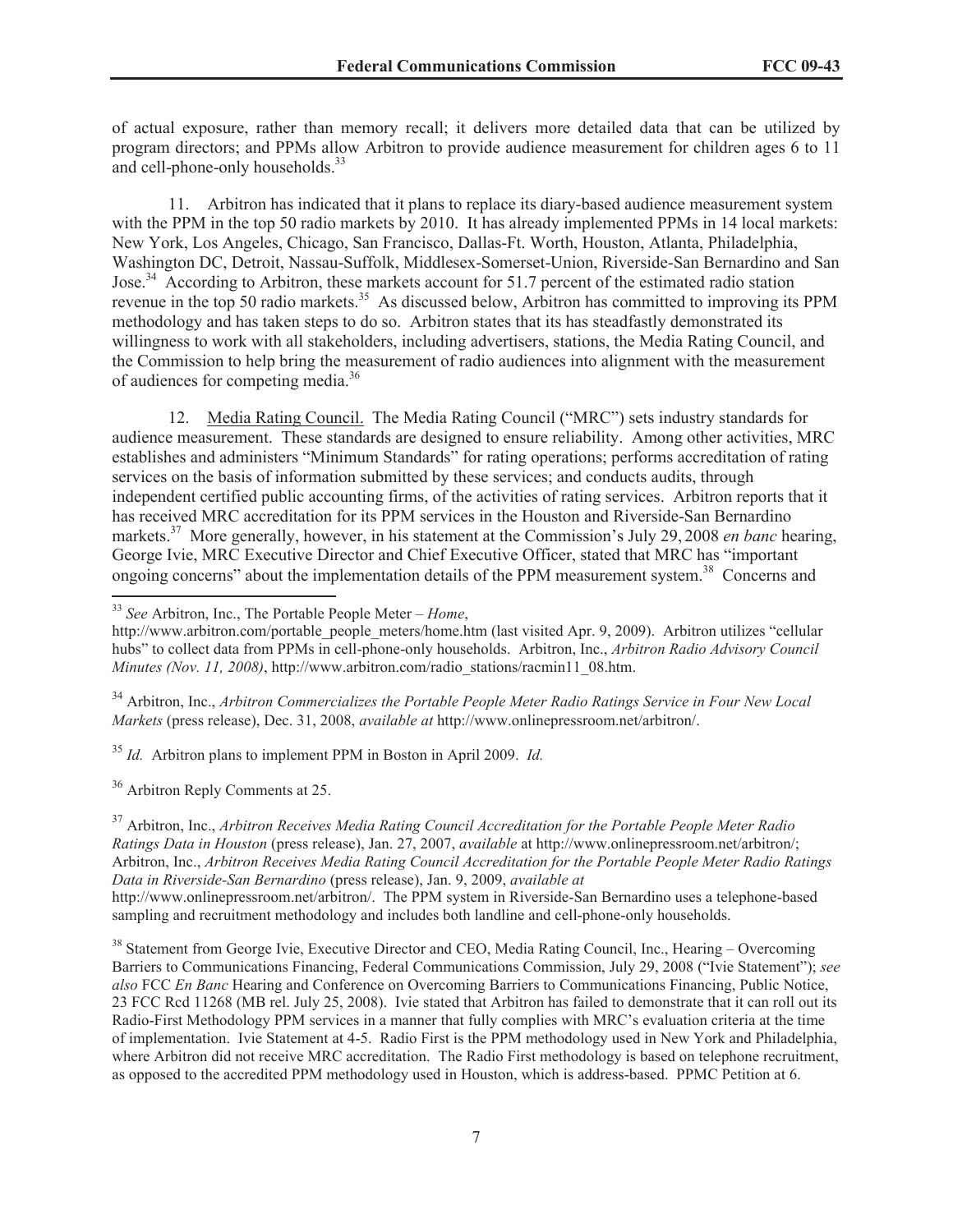ongoing dialogue with Arbitron surround "two key measurement issues: response rates and panelist compliance with the PPM technique."<sup>39</sup> In February 2008, MRC announced that its audit committee voted not to grant accreditation to the PPM service in the Philadelphia and New York PPM markets.<sup>40</sup> MRC is currently reviewing the PPM services in Philadelphia and New York, as well as in a number of other major markets including Atlanta, Chicago, Dallas-Ft. Worth, Detroit, Los Angeles, San Francisco, and Washington,  $DC<sup>41</sup>$ 

13. Media Bureau Inquiry. The Chief of the Media Bureau wrote, separately, to Arbitron and MRC seeking a response to the concerns raised by minority and other broadcasters.<sup>42</sup> Both Arbitron and MRC responded. MRC submitted several documents detailing various aspects of Arbitron's implementation of the PPM system and MRC's accreditation of it.<sup>43</sup> While acknowledging that the PPM technology has the potential to be "disruptive" on a short term basis, Arbitron claimed that PPMs provide audience measurements that are superior to the diary method.<sup>44</sup> It added that it is committed to working

<sup>42</sup> *See* Letter from Monica Desai, Chief, Media Bureau, Federal Communications Commission, to Steve B. Morris, (former) President and Chief Executive Officer, Arbitron, Inc. (July 17, 2008); Letter from Monica Desai, Chief, Media Bureau, Federal Communications Commission, to George Ivie, Executive Director and CEO, Media Rating Council (July 17, 2008). *See also* Ivie Aug. 15, 2008 Letter. Background materials attached to the Ivie Aug 15, 2008 Letter include: (1) Statement, George Ivie, Executive Director and CEO, Media Rating Council, Inc., Hearing – Overcoming Barriers to Communications Financing, Federal Communications Commission (July 29, 2008); (2) Letter from Deborah Platt Majoras, Chairman, Federal Trade Commission, to Sen. Conrad Burns (Mar. 25, 2005); (3) Department of Justice Press Release (Apr. 11, 2008); (4) Voluntary Code of Conduct Media Rating Council, Inc. (Nov. 29, 2005); (5) Minimum Standards for Media Rating Research, MRC, Inc.; (6) "The Media Rating Council – Our Purpose, Process and Value" – Private Briefing for Senate Judiciary and Senate Commerce Staff (July 17, 2008); (7) MRC E-mail on Cell Phone Impact on Telephone Sampling. The letters to Arbitron and MRC from the Bureau Chief, as well as Arbitron's and MRC's responses, will be included in the docket of this proceeding.

<sup>43</sup>*See* Ivie Aug. 15 Letter and its attachments.

<sup>44</sup> Letter from Timothy T. Smith, Executive Vice President and Chief Legal Officer, Arbitron, Inc., to Monica Shah Desai, Chief, Media Bureau, Federal Communications Commission (Aug. 22, 2008) ("Smith Letter") at Attachment (PPM Fact Sheet) at 2. Background materials attached to the Smith Letter include: (1) Transcript of Remarks of Steve Morris – FCC En Banc Hearing, July 29<sup>th</sup> ("Smith Attachment 1"); (2) PPM Fact Sheet ("Smith Attachment" 2"); (3) Differences Between Diary-Based and Electronic Measurement ("Smith Attachment 3"); (4) Minority and Young Adult Representation in PPM ("Smith Attachment 4"); (5) Minority and Young Adult PPM Initiatives ("Smith Attachment 5"); (6) Report on PPM Research Questions from Hispanic Radio Broadcasters ("Smith Attachment 6"); (7) PPM Outreach Efforts ("Smith Attachment 7"); (8) Radio and Records article, "Mega Recipe for Success," (Aug. 8, 2008) ("Smith Attachment 8"); (9) Statement of George Ivie, Executive Director of MRC, as prepared for delivery to the FCC's En Banc hearing on July 29th ("Smith Attachment 9"). *See* Smith Attachment 2 (continued….)

<sup>&</sup>lt;sup>39</sup> See Letter from George W. Ivie, Executive Director and CEO, Media Rating Council, to Monica Shah Desai, Chief, Media Bureau, Federal Communications Commission (Aug. 15, 2008) at Attachment, Ivie Statement, at 4-5. ("Ivie Aug. 15, 2008 Letter")

<sup>40</sup> Media Rating Council, Inc., *MRC Statement on Philadelphia and New York PPM* (press release), Feb. 28, 2008, *available at* http://www.mediaratingcouncil.org/0208MRC%20PPM%20Statement.pdf. In January 2007, MRC accredited the PPM ratings data for Houston. Arbitron, Inc., *Arbitron Receives Media Rating Council Accreditation for the Portable People Meter Radio Ratings Data in Houston* (press release), Jan. 29, 2007, *available at* http://www.onlinepressroom.net/arbitron/.

<sup>41</sup> *See* Media Rating Council, *Accredited Services and Services Under Review*, http://www.mediaratingcouncil.org/Accredited%20Services.htm (last visited Apr. 13, 2009).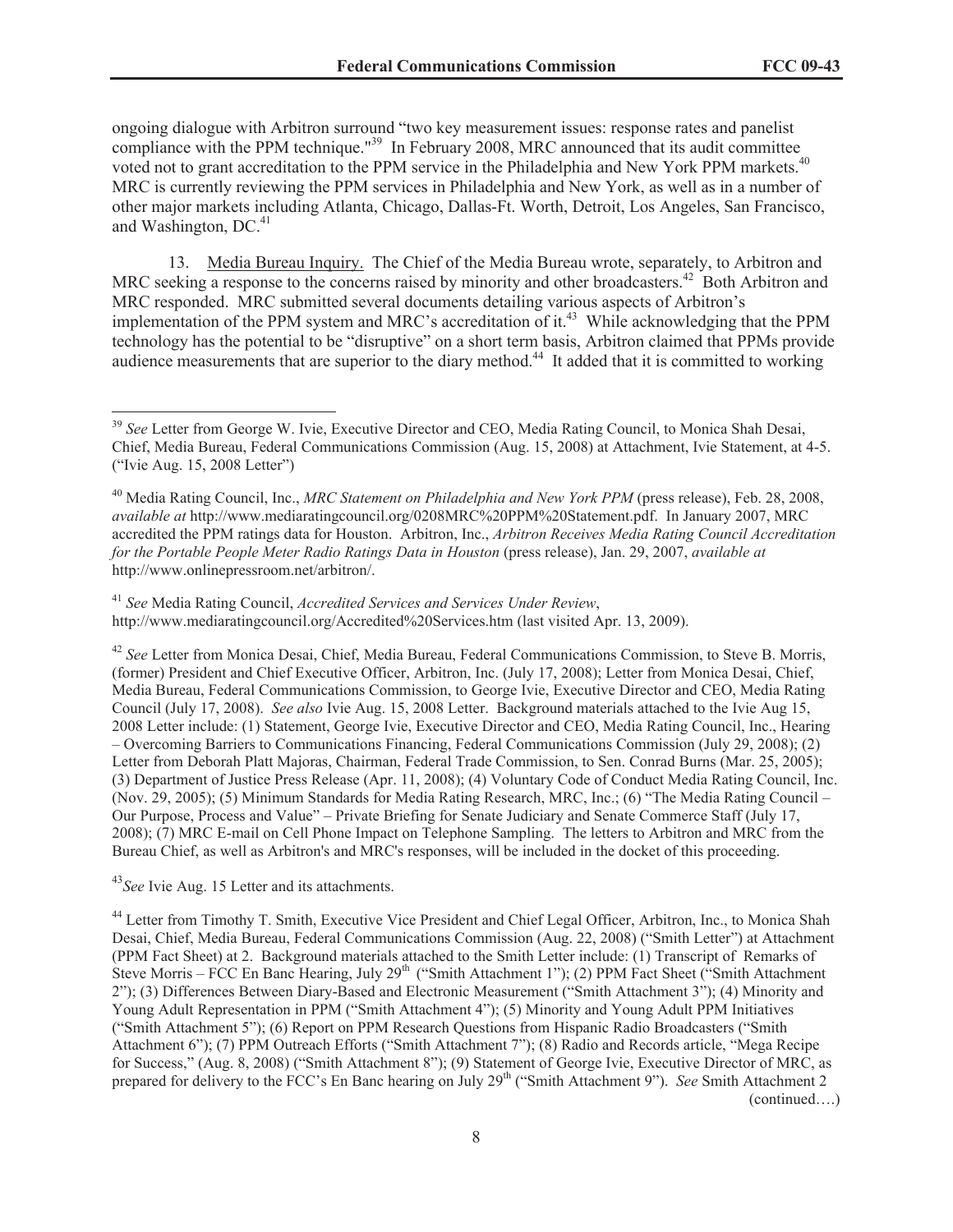with minority and Spanish-language broadcasters regarding their concerns that the PPM method is having a disproportionate impact upon them and their audiences as reflected in decreases in their ratings.<sup>45</sup> Arbitron detailed specific measures it takes with respect to Black, Hispanic and Spanish-dominant panelists to enhance their participation in PPM surveys, adding that the sample proportion of Blacks, Hispanics and young adults is higher, on average, for PPM service than it was for the diary service.<sup>46</sup> Arbitron also asserted that broadcasters operating in markets where PPM methodology has been introduced are learning from the data and executing new programming and marketing strategies designed to optimize the ratings results for an electronic meter rather than a diary methodology.<sup>47</sup>

14. State Settlements. The Attorney Generals of New York, New Jersey, and Maryland have investigated Arbitron's PPM implementation in their respective states to assess whether the PPM methodology undercounts minority audiences. Earlier this year, Arbitron entered into separate settlement agreements with the three states and agreed to improve its sample participant recruitment methods. On January 7, 2009, the New York Attorney General and the New Jersey Attorney General announced separate settlement agreements with Arbitron, in which Arbitron agreed, among other things to: (1) ensure a higher level of participation across racial demographics by increasing the recruitment of individuals who only use cell phones and by combining an address-based sampling methodology with telephone-based sampling; (2) make reasonable efforts to obtain MRC accreditation in those markets; (3) promote minority radio by funding advertising campaigns and by making monetary contributions to minority trade associations; and (4) make payments to the states to resolve the claims against it.<sup>48</sup> In addition, Arbitron entered into an agreement with the Attorney General of Maryland on February 6, 2009,

(Continued from previous page)

and Smith Attachment 3 (alleging that PPMs are superior to diaries because they do not rely on panelists' recall of their listening).

 $45$  Smith Letter at 2. Arbitron submitted materials that it has presented to minority broadcasters to demonstrate that it is addressing their questions and concerns regarding the quality of the PPM technology and the adequacy of their samples of minority listeners. Smith Letter, at Attachment (Report on PPM Research Questions from Hispanic Radio Broadcasters, June 6, 2008 - Average Daily Compliance Rates, Total New York Metro, April 2008). Overall, according to Arbitron, it has made special efforts to assist minority broadcasters in making the transition from paper diaries to electronic measurement above and beyond the efforts the company has made for its general market customers. Smith Attachment 1.

<sup>46</sup> Smith Letter at 2 and Smith Attachment 2 at 1. According to Arbitron, incentives include enhanced monetary incentives (generally, 2-4 times the standard amounts); bilingual written materials, interviewers and panel relations staff for Hispanic households; a youth-oriented website to maintain interest and motivation levels among younger minority panelists to personalize and customize the look of their PPM. *Id.* 

<sup>47</sup> Smith Attachment 2 at 2. Morris notes that in Houston, Arbitron's first commercialized PPM market, though the number 1- and number 2-ranked stations, which are "urban-formatted" stations, initially suffered ratings declines after the initiation of PPM measurement, they re-gained their rankings by making programming changes, while still retaining their urban formats. Arbitron added that according to an independent third party source of radio ad sales transactions (SQAD) the cost of an advertising purchase on a per ratings basis (cost per point) has increased in Houston and Philadelphia since the transition to PPM data. *Id.*

<sup>48</sup> Office of the Attorney General, State of New York, *Attorney General Cuomo Secures Landmark Agreement with Arbitron to Cure Defects in Radio Ratings System that Threatened to Drive Minority Broadcasters Out of Business* (press release), Jan. 7, 2009, *available at* http://www.oag.state.ny.us/media\_center/2009/jan/jan7a\_09.html; Office of the Attorney General, State of New Jersey, *AG Milgram Announces Settlement with Arbitron; Company Agrees to Modify Ratings Method, Promote Minority Radio* (press release), Jan. 7, 2009, *available at* http://www.nj.gov/oag/newsreleases08/pr20090107c.html.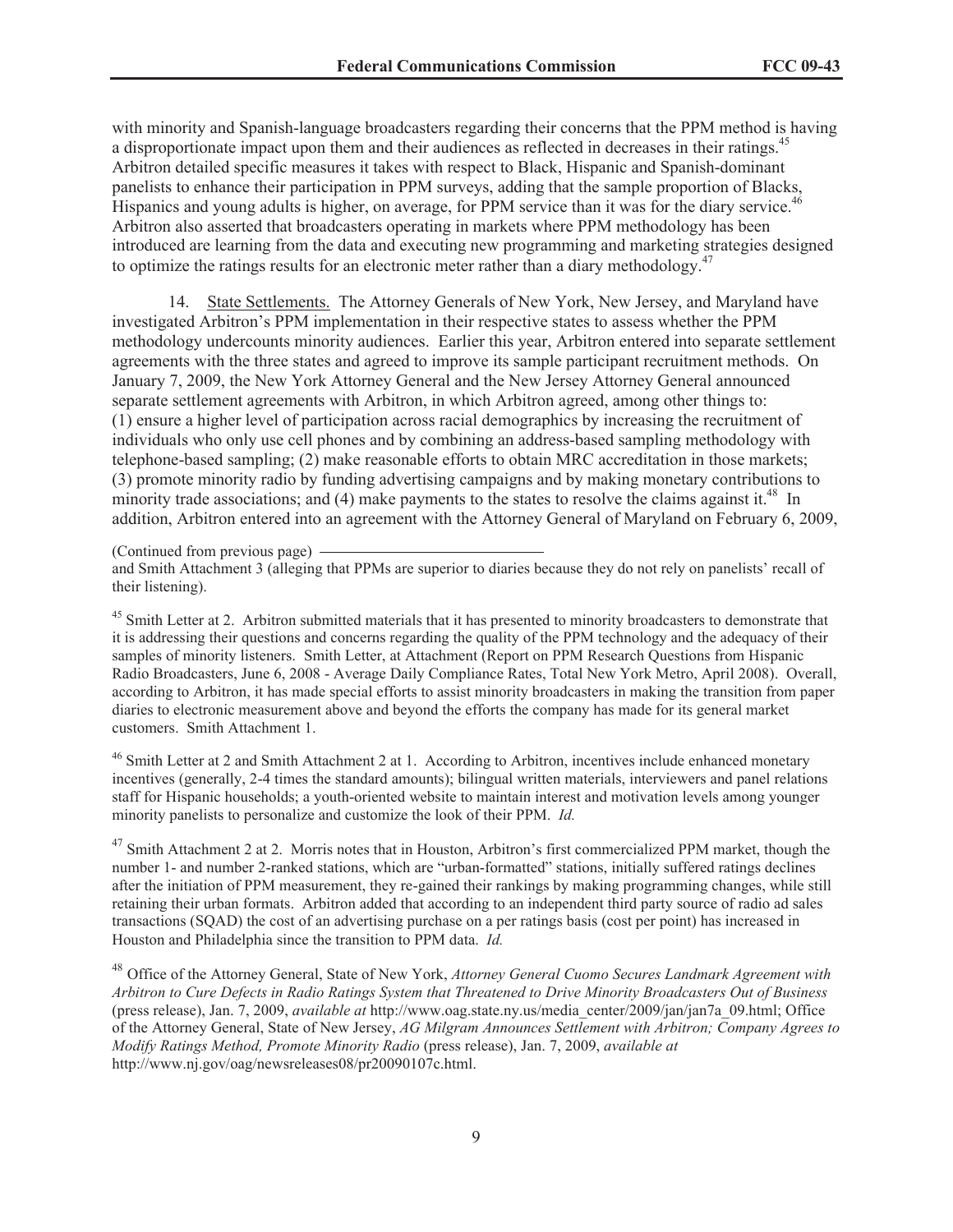to improve its ratings methodology for the Washington, D.C. and Baltimore radio markets. Arbitron agreed to: (1) increase its recruitment of cell-phone-only households; (2) recruit racial and ethnic minorities commensurate with the racial and ethnic composition of the geographic areas being surveyed, using home addresses and not just telephone numbers, to identify potential participants; (3) meet numerical measures of proportionality between Arbitron's sample results and the actual populations in those radio markets; and (4) provide additional information about the PPM sample results to broadcasters, advertisers, and other users of the data.<sup>49</sup> Arbitron reports that it is successfully meeting its obligations under these agreements. Michael Skarzynski, President and Chief Executive Officer of Arbitron, stated that "[a]s an integral part of the company's continuous improvement programs, Arbitron is on track to meet or exceed 100 percent of the settlement agreement criteria with the Attorneys General of New York, New Jersey and Maryland."<sup>50</sup>

15. Arbitron has also committed to extending some of these improvements to all PPM markets.<sup>51</sup> It confirmed in March 2009, that it has been implementing in all PPM markets "a number of the key methodological enhancements that the company committed to in its agreements with the Attorneys General of New Jersey, New York and Maryland."<sup>52</sup> Arbitron's methodology improvements for all PPM customers focus on four areas: (1) cell-phone-only sampling; (2) address-based sampling; (3) in-tab compliance rates;<sup>53</sup> and (4) response metrics.<sup>54</sup> Arbitron promised to increase the sample target for cell-phone-only households in all PPM markets to an average of 15 percent by year-end 2010, and in the interim, raise the current target of 7.5 percent to 12.5 percent in PPM markets by the end of 2009.<sup>55</sup> PPMC asserted that Arbitron's previous five to six percent cap on cell-phone-only households in its PPM samples under-sampled households with young adults and Hispanics and African-Americans, who are

<sup>52</sup> Arbitron, Inc., *Arbitron Confirms Continuous Improvement Commitments in All PPM Markets* (press release), Mar. 2, 2009, *available at* http://www.onlinepressroom.net/arbitron/.

<sup>53</sup> *Id.* (stating that "Arbitron is applying its average-daily in-tab benchmark of 75 percent of installed sample to all PPM markets"). "In-tab" refers to the number of people in a PPM panel actually being counted on a given day. *See*  Association of Hispanic Advertising Agencies, *AHAA PPM and Arbitron Meet In New York To Discuss Industry Concerns About PPM Implementation* (press release), Aug. 21, 2008, *available at*  http://www.ahaa.org/media/PPM%20Advisory%20Council%20August%2021%20Statement.htm.

<sup>54</sup> Arbitron, Inc., *Arbitron Confirms Continuous Improvement Commitments in All PPM Markets* (press release), Mar. 2, 2009, *available at* http://www.onlinepressroom.net/arbitron/.

<sup>49</sup> Maryland Attorney General, *Attorney General Gansler Announces Radio Ratings Agreement with Arbitron Inc.*  (press release), Feb. 6, 2009, *available at* http://www.oag.state.md.us/Press/2009/020609.htm.

<sup>50</sup> Arbitron, Inc., *Arbitron Confirms Continuous Improvement Commitments in All PPM Markets* (press release), Mar. 2, 2009, *available at* http://www.onlinepressroom.net/arbitron/.

<sup>&</sup>lt;sup>51</sup> Arbitron announced its plans to extend these improvements nationwide in a press release and also in a February 27, 2009 letter to Senator Robert Menendez. *See id.*; Letter from Michael P. Skarzynski, President and CEO, Arbitron Inc., to Hon. Robert Menendez, U.S. Senate (Feb. 27, 2009), *available at*

http://www.arbitron.com/downloads/senator\_menendez\_ltr\_2\_27\_09.pdf. On March 17, 2009, Senator Menendez responded that the settlement terms with New York, New Jersey, and Maryland established the legal minimum that the PPM methodology must include and that he hoped Arbitron would exceed those standards. Letter from Robert Menendez, U.S. Senate, to Michael P. Skarzynski, President and CEO, Arbitron Inc. (Mar. 17, 2009), *available at* http://menendez.senate.gov/newsroom/record.cfm?id=309923.

<sup>55</sup> *Id.*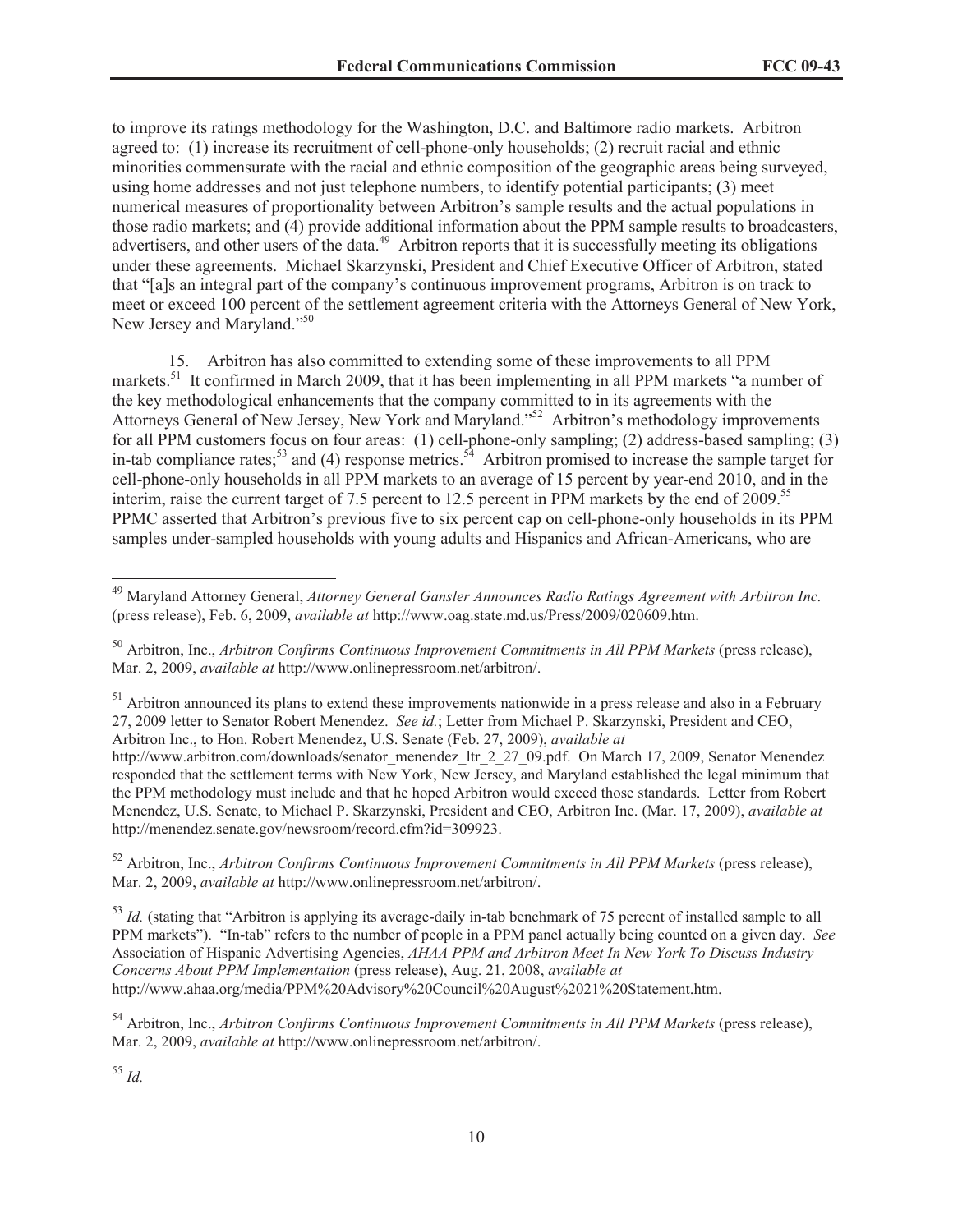more likely than other demographics to use only cell phones.<sup>56</sup> Based on data from 2007, PPMC stated that the percentage of cell-phone-only households is nearly 16 percent among all U.S. households, 19.3 percent for Hispanics, and 18.3 percent for African-Americans.<sup>57</sup> In addition, Arbitron expressed its commitment to use address-based sampling for at least 10 percent of its sampling efforts by late 2009 and for at least 15 percent of its recruitment efforts by the end of December 2010 in all PPM markets.<sup>58</sup> PPMC contends that address-based sampling increases the likelihood that cell-phone-only households are included.<sup>59</sup> Furthermore, Arbitron claimed that all PPM customers will see greater transparency for more of the sample metrics in the Arbitron PPM survey research, including the distribution of sample by zip code and by cell phone status.<sup>60</sup> Arbitron also stated that it will continue to share with all customers any current and future findings of the impact of nonresponse on the PPM service.<sup>61</sup>

16. In addition, Arbitron has created a training program, called "Feet on the Street," which is designed specifically to reach out to young African-American and Hispanic respondents in Arbitron PPM panels to help them improve their use of the meters.<sup>62</sup> If such a respondent has not demonstrated good habits of carrying the meter within the first eight days of being on a PPM panel, a bilingual Arbitron representative will meet with him in person within his first 28 days on the panel, attempt to show him how to use the meter, and provide incentives to use the meter properly.<sup>63</sup> Arbitron states that the program is scheduled to have bilingual representatives "knocking on the doors" of newly-recruited Hispanics and African-Americans aged 18-34 in the top ten PPM markets by the end of April 2009.<sup>64</sup> Arbitron reported

<sup>57</sup> *Id.* at 24-26.

<sup>58</sup> Arbitron, Inc., *Arbitron Confirms Continuous Improvement Commitments in All PPM Markets* (press release), Mar. 2, 2009, *available at* http://www.onlinepressroom.net/arbitron/. Arbitron states that it is already using addressed-based sampling for cell-phone-only households in PPM markets and that the initial returns from the first round of address-based sampling are indicating that markets such as Nassau-Suffolk and Middlesex-Somerset-Union have a cell-phone-only penetration that is significantly less than 15 percent. *Id.*

<sup>59</sup> PPMC Petition at 26.

<sup>60</sup> Arbitron, Inc., *Arbitron Confirms Continuous Improvement Commitments in All PPM Markets* (press release), Mar. 2, 2009, *available at* http://www.onlinepressroom.net/arbitron/. PPMC argued that broadcasters need to know ratings by zip codes in order to tailor program schedules and advertising schedules to advertisers that serve geographically discrete minority communities. PPMC Petition at 33.

<sup>61</sup> Arbitron, Inc., *Arbitron Confirms Continuous Improvement Commitments in All PPM Markets* (press release), Mar. 2, 2009, *available at* http://www.onlinepressroom.net/arbitron/. PPMC argued that the fewer people who agree to participate in a random sample, the less representative the sample is. PPMC Petition at 28-29.

<sup>62</sup> Arbitron, Inc., *Arbitron Puts More 'Feet on the Street' to Boost PPM Survey Compliance Among Young African-Americans and Hispanics* (press release), Feb. 4, 2009, *available at* http://www.onlinepressroom.net/arbitron/.

<sup>63</sup> *Id.*

<sup>64</sup> *Id.* (The program was first deployed as a pilot in New York and Philadelphia in April 2008, introduced in Dallas and San Francisco in June 2008, and in Los Angeles in December 2008. Subsequent deployments were scheduled for Houston in February 2009, Chicago and Washington D.C. in March 2009, and Boston and Atlanta in April 2009).

<sup>56</sup> PPMC Petition at 24-26. According to PPMC, Arbitron's stated reason for the cap was the higher cost of recruiting cell-phone-only households due, in part, to the fact that recruitment calls to cell phones must be by hand instead of by auto-dialers. *Id.* at 25 n.68.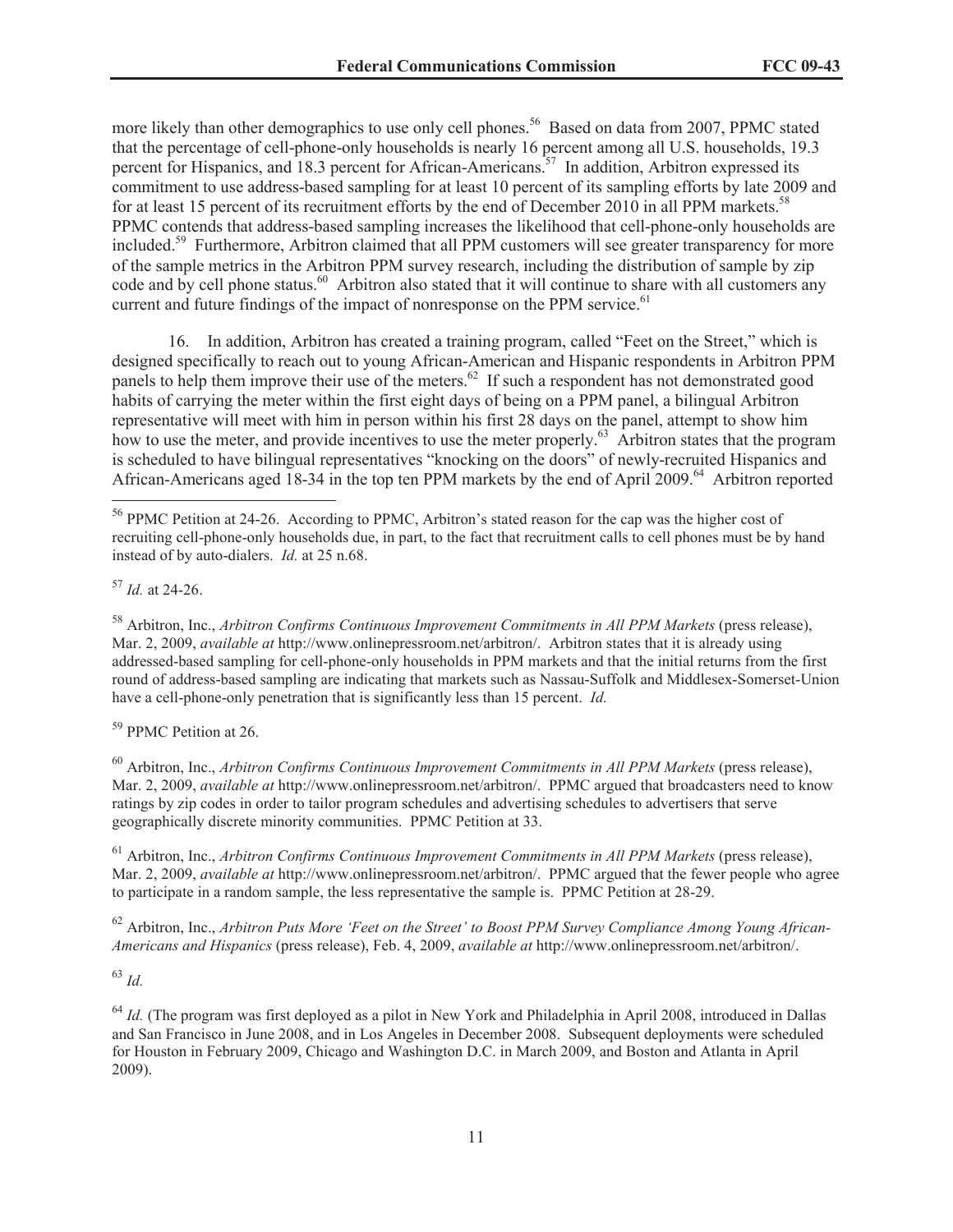that the program's pilot tests in April 2008 in New York and Philadelphia resulted in double digit gains in the in-tab rates of young African-Americans and Hispanics and a decreased turnover rate.<sup>65</sup> Arbitron therefore anticipates that the program will improve the representation of these groups on its PPM panels.<sup>66</sup>

### **B. Discussion and Request for Comment**

## **1. Effect of PPMs on Diversity and Competition**

17. Broadcasters, particularly minority broadcasters, have raised serious concerns that the PPM methodology is flawed and that its undercounting of minority audiences will harm diversity and competition by harming the revenues of minority and urban-formatted broadcasters. National Association of Black Owned Broadcasters ("NABOB") Executive Director James L. Winston, in testimony at the Commission *en banc* hearing, indicated that the financial well-being of minority-owned stations is dependent on their ability to generate advertising revenue based on audience shares, as measured by Arbitron.<sup>67</sup> Winston characterized the PPM methodology as "critically flawed," adding that the methodological flaw results in a "clear bias against the reporting of minority audiences." Specifically, Winston pointed to PPM test data from New York, Chicago, and Los Angeles that revealed a decline in average quarter hour (AQH) ratings and market rank for virtually all of the stations serving African-American and Hispanic communities.<sup>68</sup> According to Winston, some of the concerns with the PPM are attributable to Arbitron's deficiencies in the recruitment, retention, and participation of young African-Americans and Hispanics in the sample panel. In addition, NABOB asserts that MRC's PPM accreditation process may have uncovered additional factors that impact the reliability of the ratings computed for minority-owned broadcast stations.

18. We seek comment and empirical evidence with respect to PPM methodology and its effect on minority and urban-formatted station revenues in markets where PPM is currently being used. Commenters should describe any changes or projected changes in program service to their local communities as a result of lowered advertising sales revenue based on a decline in audience ratings as measured by PPMs. What has been the experience in other radio markets where the PPM methodology is being used? Do PPMs measure active and sporadic listening in the same manner and, if not, what impact does the difference in treatment have on ratings?<sup>69</sup> Are these concerns that the Commission can or should address?

19. We also seek information concerning Arbitron's sampling methods to determine the impact on the radio market of commercialization of PPMs, particularly with respect to the shift to collecting audience data by PPMs rather than by diaries. Broadcasters and others have raised concerns that the samples for the electronic data collection may produce inaccurate estimates, particularly in some

<sup>66</sup> *Id.*

<sup>68</sup> *Id.* at 2-3.

<sup>69</sup> *See id.* at 3.

<sup>65</sup> *Id.*

<sup>67</sup> Winston *En Banc* Testimony at 2. Winston states that minority broadcasters provide important local programming on social, political, economic, health and other issues of concern to minority communities, and that such programming – as well as the viability of the stations that air  $i\bar{t}$  – is potentially jeopardized by flawed reporting on African-American and Hispanic audiences. *Id.* at 4-5.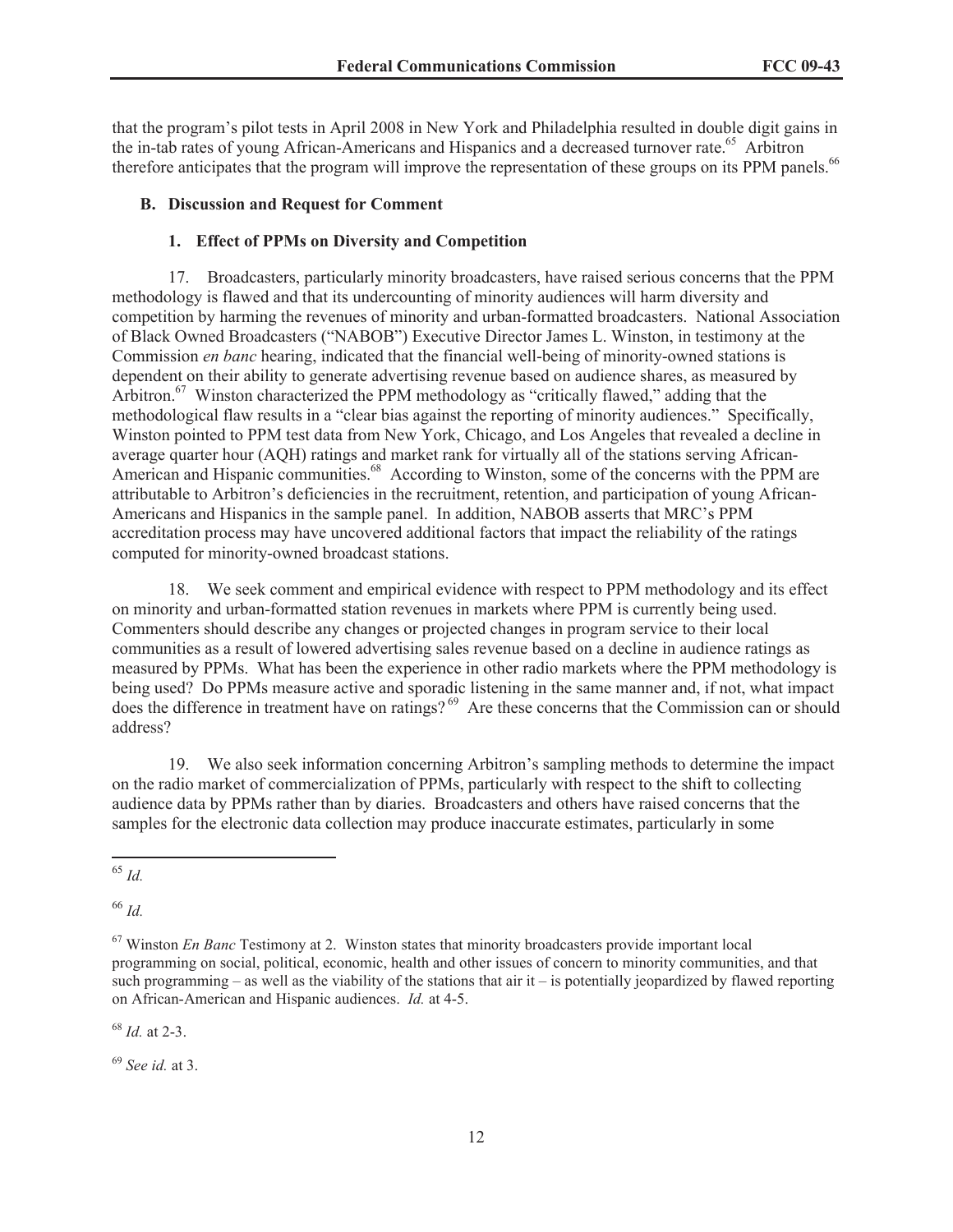demographic groups and in certain states like New Jersey. Arbitron, on the other hand, defends PPM methodology, asserting that the sampling approaches used for PPM and diaries are essentially the same.<sup>70</sup> Further, as noted above, Arbitron has claimed that PPM methodology is superior to diary ratings in measuring listening.<sup>71</sup> We have a strong interest in encouraging technological innovation and do not wish to inhibit the introduction of a new methodology that represents a significant improvement. Accordingly, we invite comment as to whether PPM methodology produces ratings that are more accurate than diary ratings.

20. Reliable audience ratings are important to determine critical demographic information about listeners, which radio stations compete for the same listeners, and how many listeners each radio station attracts according to specific demographic characteristics. This information is used by stations and potential advertisers to develop station-specific advertising strategies. With these concerns in mind, we seek comment on the issues raised regarding Arbitron sampling, particularly samples selected for deployment of PPMs. Specifically we seek comment on the issues raised in several analyses of the implementation of PPMs in Houston, Philadelphia, New York, and any other markets in which PPMs are being used.<sup>72</sup> We seek comment on allegations that the sampling methodology undercounts and misrepresents audience sizes, particularly minority audiences.<sup>73</sup> Are these allegations valid?<sup>74</sup> If so, we seek comment on means that could be employed to correct the problems to ensure that the reported audience ratings accurately reflect actual listening. We also seek comment on the difference in ratings between markets where an address database was used to select the sample and markets where samples were chosen using telephone-based surveys.<sup>75</sup> Could ratings changes have resulted from a flawed sample selection process? Are cell-phone-only households underrepresented, as some allege, and if so, what is the effect of the alleged undersampling of cell-phone-only households?<sup>76</sup> Does this skew the results and, if so, how? Is there a disparity, as PPMC alleges, between minority and non-minority groups in terms of cell-phone-only usage, and if so, to what extent?<sup>77</sup> Commenters are invited to provide statistics on current

<sup>73</sup> *See, e.g.,* PPMC Petition at 22-30; PPMC Comments at 11-14; HTTP Comments at 3; New York City Council Comments at 1-2; Letter from Benjamin Todd Jealous, President/CEO, National Association for the Advancement of Colored People, to Kevin Martin, Chairman, Federal Communications Commission (Oct. 3, 2008) ("NAACP Oct. 3, 2008 Ex Parte") at 2.

<sup>74</sup> *See* Winston *En Banc* Testimony at 4.

<sup>75</sup> PPMC Comments at 3-6; Tale of Two Cities at 1; Winston Congressional Testimony at 4; NAACP Oct. 3, 2008 Ex Parte at 2.

<sup>76</sup> *See* PPMC Comments at 5-6.

<sup>77</sup> *See* PPMC Petition at 25-26.

<sup>70</sup> Arbitron Reply Comments at 11.

<sup>71</sup> *See* para. 13 *supra*.

<sup>72</sup> *See* Letter from David Honig, Executive Director, Minority Media & Telecommunications Council, to Marlene Dortch, Secretary, Federal Communications Commission (Aug. 7, 2008) (MB Docket 07-294) at Attachment "PPM Coalition Issues Regarding the Portable People Meter"; PPM: The First Year – A Tale of Two Cities ("Tale of Two Cities"), http://www.rbr.com/media-news/research/7701.html (last visited Apr. 9, 2009); Testimony of James L. Winston, Executive Director and General Counsel of the National Association of Black Owned Broadcasters, Inc., before the Subcommittee on Telecommunications and the Internet of the Committee on Energy and Commerce of the U.S. House of Representatives, Dec. 5, 2007 ("Winston Congressional Testimony").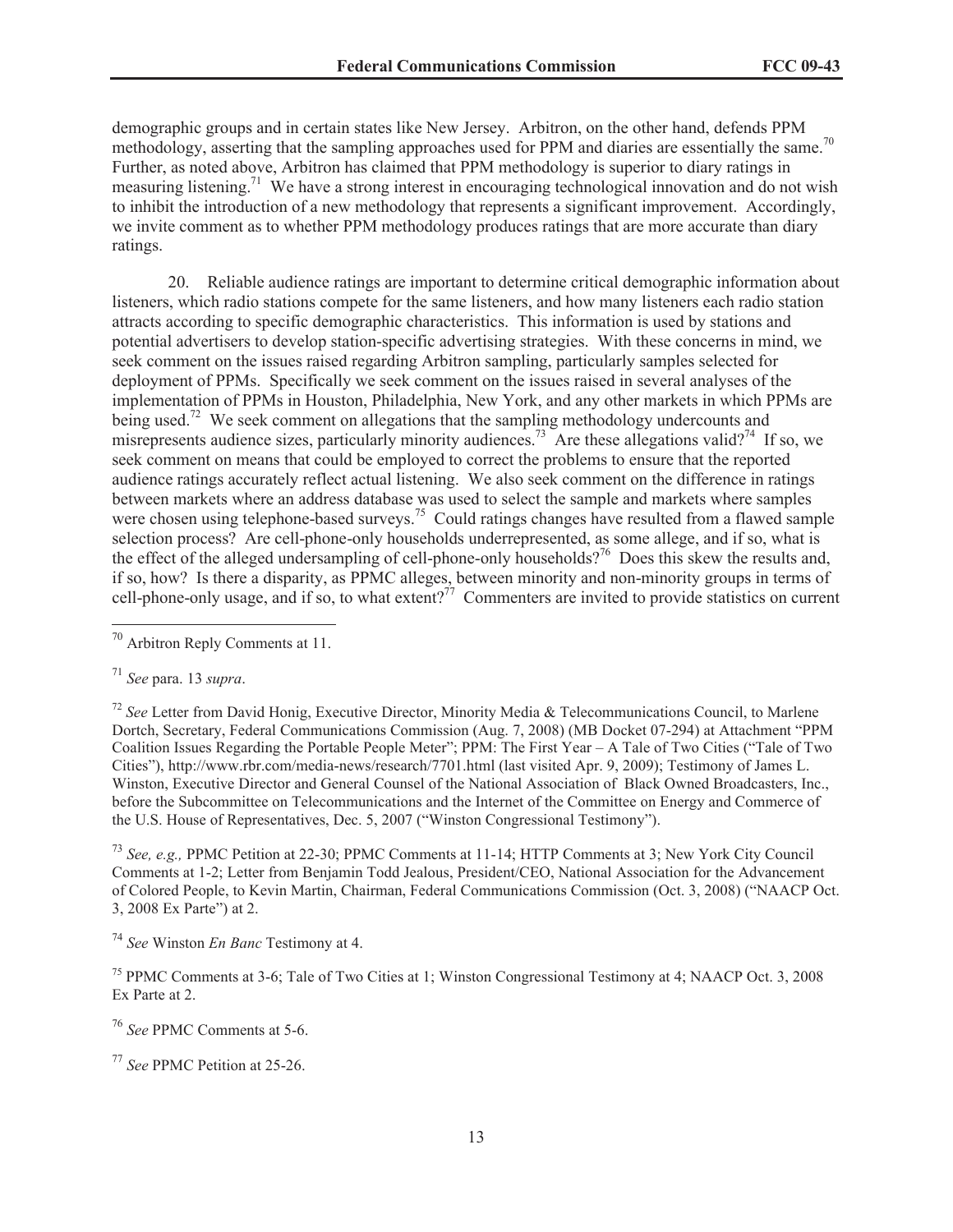cell-phone-only use in the United States. How should we assess Arbitron's level of cell-phone-only households in its panel samples in comparison to these statistics? What changes could be made to improve sample selection to deal with alleged problems? We seek comment on the suggestion of an Arbitron executive that differential compensation between demographic groups could be useful to improve the size of underrepresented demographic groups.<sup>78</sup> We further seek comment on the likely difference in results between the diary and PPM sampling methods, such as the effect of the alleged undersampling of demographic subgroups on the resulting ratings data and the ability to determine the audience of radio stations targeting specific demographic groups (*e.g*., African-American women aged 18-34). We also request comment on allegations that PPM response rates are below suggested averages and that Arbitron's failure to raise the average response rate is a factor in its failure to receive accreditation for the PPM surveys.<sup>79</sup> What could be done, and what is being done, to increase response rates? PPMC observes that ratings by zip code are important for programming and sales operations, and also notes that country of origin is often a significant factor in format selection for Spanish radio.<sup>80</sup> We seek comment on the lack of zip code and country of origin data to accompany PPM ratings. Will this impair stations' and advertisers' ability to assess the accuracy of the results? We also seek comment on the collection of data on listeners aged 6 to 11 years old and whether the sample from this age range should be reallocated to the 12 and over age groups.

21. We note that Arbitron has reached settlements regarding its PPM methodologies in New York, New Jersey and Maryland, has adopted improvements to the methodology, and has committed to continuing to improve its PPM methodology. Have these improvements resolved the problems in whole or in part? Are the commitments made by Arbitron to improve PPM methodology in the settlement markets and voluntarily in others sufficient to cure the problems cited by commenters? Are these improvements consistent with MRC's standards for accreditation?

22. Finally, we seek comment on the importance and adequacy of MRC accreditation in ensuring the integrity of the sampling methodology and the resulting audience measurements. $81$  We also seek information on the status of Arbitron's MRC accreditation applications and any objections, problems or concerns that have been raised regarding them.

### **2. Use of Arbitron Data by the Commission**

23. The Commission's local multiple ownership rules limit the number of radio and television stations one entity may own in a local market, and they also limit the cross-ownership of radio stations,

<sup>80</sup> *Id.* at 33-34.

<sup>78</sup> *See* Smith Attachment 2.

<sup>79</sup> PPMC Petition at 28-29.

<sup>&</sup>lt;sup>81</sup> Arbitron Reply Comments at 1-2. In addition, Arbitron states that PPMC has mischaracterized the MRC accreditation process. According to Arbitron, MRC's members are industry participants who actively and directly compete with each other, and therefore the members of MRC's Audit Committee often have divergent interests in voting to recommend the granting or the withholding of accreditation for a new ratings service. Arbitron Reply Comments at 4. Arbitron further explains that the Department of Justice, which approved MRC's formation in 1964, has acknowledged that some of MRC's processes had the potential effect of restraint-of-trade, and MRC's proposed Voluntary Code of Conduct therefore specifically provides that the accreditation process shall not preclude the offering of audience measurement products by a measurement service that is not accredited. *Id.* at 5.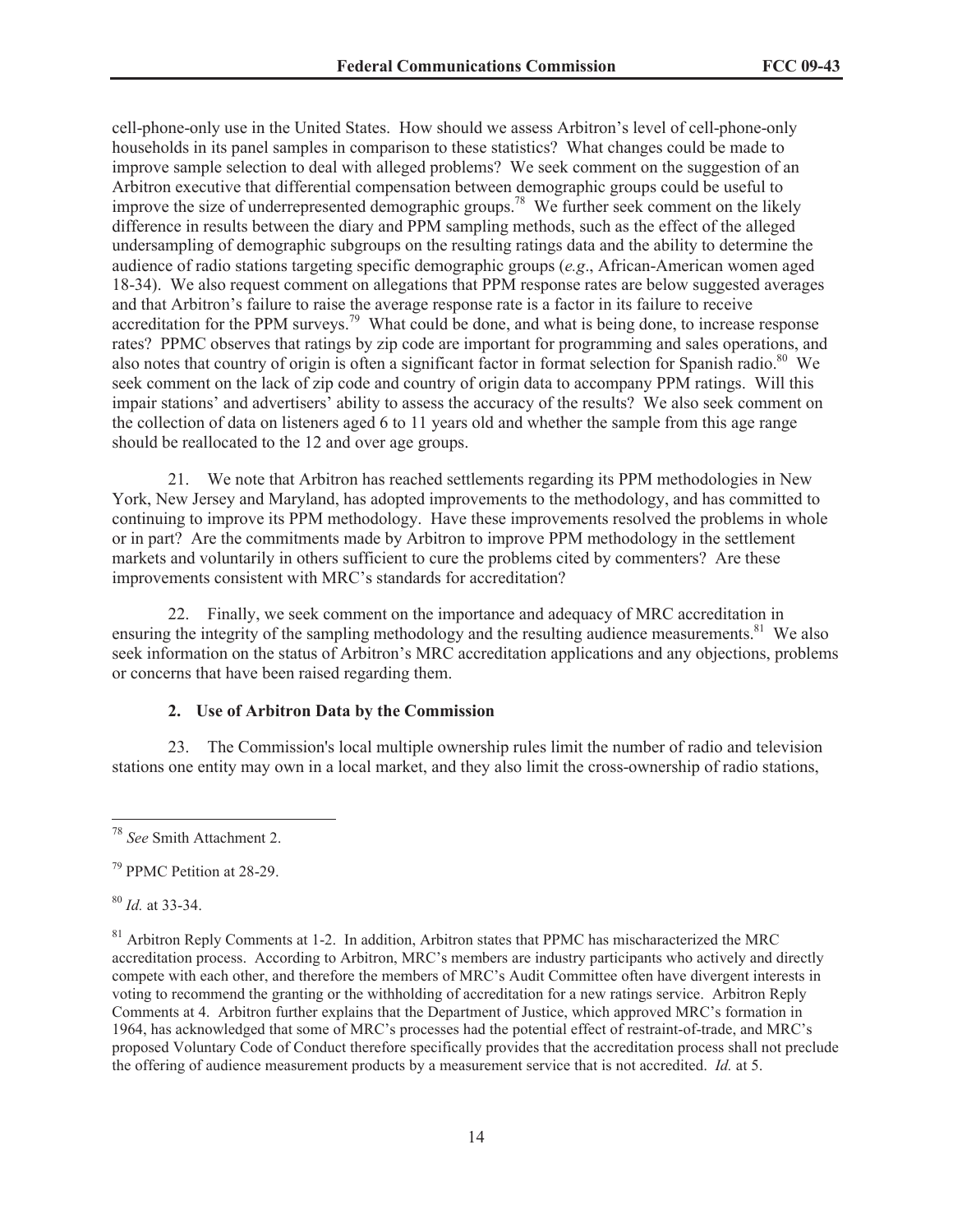television stations and/or newspapers in the same geographic market.<sup>82</sup> The local radio ownership rule limits the number of radio stations one entity can own within a local radio market.<sup>83</sup> The Commission must define a radio market in order to determine whether license transfers, mergers and acquisitions comply with the numerical limits of the local radio ownership rule. The Commission relies on radio Metro markets, defined by Arbitron, to determine compliance for stations located within, or garnering sufficient listeners located within, the geographically defined Arbitron radio Metro markets. ${}^{84}$  For markets geographically outside Arbitron-defined Metros, the Commission relies on signal contours to determine compliance.<sup>85</sup> As described earlier, Arbitron's delineation of radio markets, which is based on its audience measurement data, is the industry standard.

24. How do the concerns regarding the reliability of the PPM methodology implicate the Commission's use of Arbitron data in reviewing transactions to determine compliance with the Commission's broadcast ownership rules? Do the alleged declines in audience ratings for some stations when PPMs are utilized impact radio market definitions or Arbitron's designation of radio Metro markets? Do issues regarding the reliability of Arbitron's PPMs raise concerns about the Commission's reliance on Arbitron radio markets to determine compliance with the Commission's local ownership rules?<sup>86</sup> Are there any other more reliable data available on which the Commission should rely?

25. In addition, the Commission relies on the information produced by Arbitron to fulfill its statutory obligation to evaluate the continued necessity of its local radio ownership rule as well as the cross-ownership rules. The Commission is statutorily required to quadrennially review its multiple ownership rules to determine whether the rules remain necessary in the public interest. The Commission is required to repeal or modify any regulation it determines to be no longer in the public interest.<sup>87</sup> In past reviews, the Commission has evaluated the performance of media markets as part of its effort to determine whether the multiple ownership rules remain necessary in the public interest. For the 2006 Quadrennial Review, for example, the Commission sponsored three studies of the radio industry. Each of these studies relied on the Arbitron Metro market definitions and/or Arbitron audience ratings in its

<sup>84</sup> *2002 Biennial Regulatory Review – Review of the Commission's Broadcast Ownership Rules and Other Rules Adopted Pursuant to Section 202 of the Telecommunications Act of 1996*, Report and Order and Notice of Proposed Rulemaking, MB Docket No. 02-277, MM Docket Nos. 01-235, 01-317, 00-244, 03-130, 18 FCC Rcd 13620, 13725-28 ¶¶ 275-281 (2003), *aff'd in part and remanded in part*, *Prometheus*, 373 F.3d at 435*, stay modified on rehearing*, No. 03-3388 (3d Cir. Sept. 3, 2004), *cert. denied*, 545 U.S. 1123 (2005).

<sup>85</sup> *Id.* at 13729-30 ¶¶ 282-86.

<sup>86</sup> *See* 47 C.F.R. § 73.3555(a), (c).

<sup>82</sup> 47 C.F.R. § 73.3555.

 $83$  An entity may own, operate, or control: (1) up to eight commercial radio stations, not more than five of which are in the same service (*i.e*., AM or FM), in a radio market with 45 or more full-power, commercial and noncommercial radio stations; (2) up to seven commercial radio stations, not more than four of which are in the same service, in a radio market with between 30 and 44 (inclusive) full-power, commercial and noncommercial radio stations; (3) up to six commercial radio stations, not more than four of which are in the same service, in a radio market with between 15 and 29 (inclusive) full-power, commercial and noncommercial radio stations; and (4) up to five commercial radio stations, not more than three of which are in the same service, in a radio market with 14 or fewer full-power, commercial and noncommercial radio stations, except that an entity may not own, operate, or control more than 50 percent of the stations in such a market. 47 C.F.R. § 73.3555(a).

 $87$  Telecommunications Act of 1996, Pub. L. No. 104-104, 110 Stat. 56 (1996), Section 202 (h).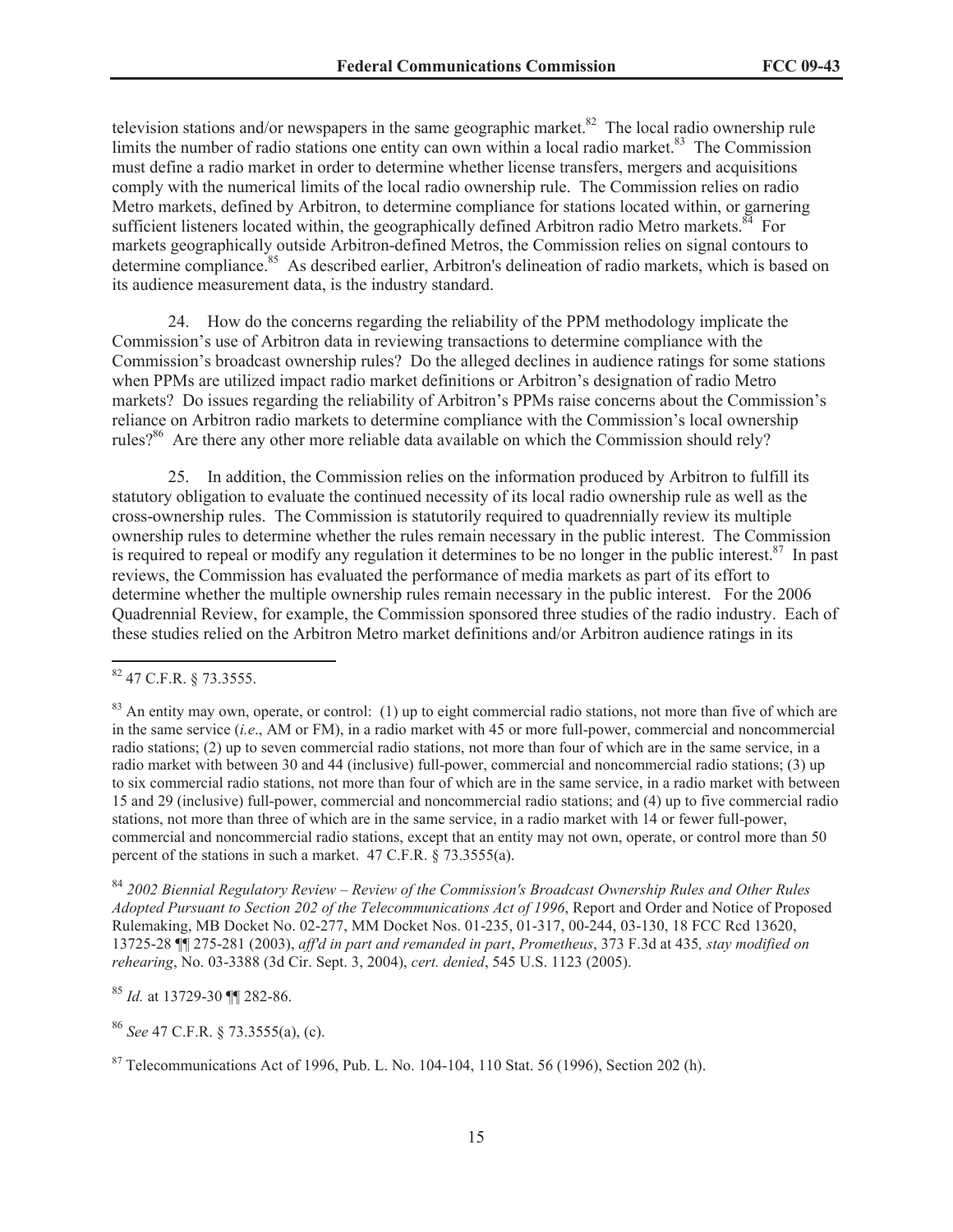analysis.<sup>88</sup> Commenters are asked to address the integrity of future Commission analyses or trend reporting using Arbitron data derived from PPM measurements. Would the Commission's use of Arbitron data based on PPM data affect its policies and rules regarding media ownership, ownership diversity, and competition? If so, how would use of PPM data impact the reliability of Commission analysis and decision-making? Should licensees be able to rely on ratings obtained through the use of PPM methodology for Commission purposes, such as in demonstrating compliance with local ownership rules in transfer and assignment applications? Should MRC accreditation be required before licensees can rely on PPM methodology in filings with the Commission?

### **3. Commission Action**

26. PPMC supports its argument for Commission jurisdiction in this matter by noting that the Commission relies upon the accuracy of Arbitron's market definitions as a central component of its multiple ownership analysis. PPMC contends that the Commission has ample authority to seek information about the validity and accuracy of Arbitron's ratings data that may potentially affect the formulation of the Commission's own rules and regulations.<sup>89</sup> Arbitron opposes this investigation, stating that the Commission lacks jurisdiction and relevant expertise and cannot address the role of advertisers and the impact of their decisions regarding the stations on which they decide to purchase advertising time.<sup>90</sup>

27. Commenters that advocate particular actions should specifically address the Commission's statutory authority to take such actions. Does the Commission have jurisdiction to require the submission of information concerning PPM methodology or to regulate PPM methodology? If so, what is the basis of that jurisdiction? Is the Commission's reliance in its rules and procedures on Arbitron ratings data and market definitions a sufficient basis to require submission of the data necessary to evaluate their reliability? Does the impact of Arbitron ratings data on diversity and competition in the radio industry, which the Commission is charged with fostering, provide a basis for the Commission to require submission of information concerning the new ratings methodology or to take other action? Is the operation of PPMs so intertwined with a type of broadcasting transmission that the Commission's jurisdiction extends to this matter? Arbitron provides participating broadcasters encoding equipment at

<sup>88</sup> *See* Study 4.2: "Ownership Structure, Market Characteristics and the Quantity of News and Public Affairs Programming: An Empirical Analysis of Radio Airplay" by Kenneth Lynch; Study 5: "Station Ownership and programming in Radio" by Tasneem Chipty; Study 10: "Review of the Radio Industry, 2007" by George Williams. These studies are posted at www.fcc.gov/ownership/studies.html.

<sup>&</sup>lt;sup>89</sup> PPMC Reply Comments at 3-4. PPMC adds that if the investigation concludes that there is evidence to suggest the imprudent roll-out of PPM would likely discriminate against or validate advertisers' discrimination against minority consumers, the Commission "could recommend congressional action" to regulate Arbitron. *Id.* at 5. PPMC asserts that Section 403 provides the Commission authority to conduct an investigation into PPMs. PPMC Comments at 3.

 $90$  Arbitron Comments at 16-19. Bonneville International Corporation and eight other broadcast group owners ("Bonneville, et al.") support Arbitron's position that the Commission lacks jurisdiction to review PPMC's claims and initiate an inquiry. They also urge the Commission to refrain from interjecting itself into what they consider to be private disagreements between Arbitron and PPMC members. Bonneville, et al. Reply Comments at 1-4. In addition to Bonneville, Bonneville et al. include Buckley Radio Group; CBS Radio Inc.; Citadel Broadcasting Corp.; Emmis Communications; Entercom Communications Corp.; Greater Media, Inc.; Lincoln Financial Media Co.; and Megamedia Group. *But see* note 1, *supra*.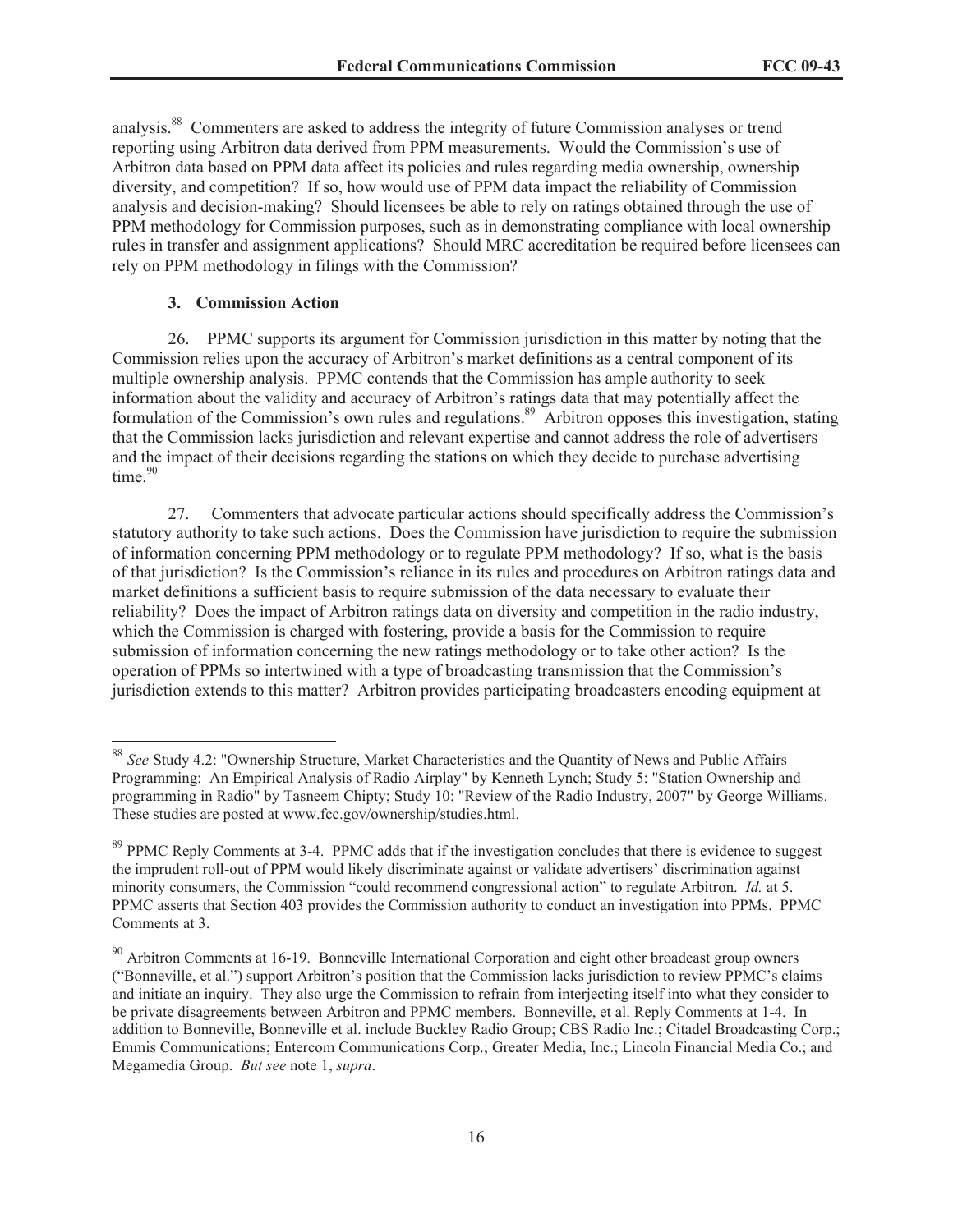no cost, which broadcasters use to embed a unique inaudible code into their audio signals.<sup>91</sup> PPMs receive and record these codes.<sup>92</sup> Does the transmission of encoded broadcast signals to Arbitron's PPMs, made possible with Arbitron's encoding equipment, bring the operation and use of PPMs under the Commission's oversight? If so, what statutory provisions would govern the Commission's jurisdiction over PPMs?

28. If the Commission has jurisdiction over this matter, we also seek comment on the specific actions, if any, the Commission should take in response to the information it receives in this investigation. Should the Commission modify its own reliance on Arbitron market data in applying its multiple ownership rules if it determines that PPM data are unreliable? Commenters are also invited to suggest any steps that they believe would be useful in the conduct of the Commission's investigation.

# **III. PROCEDURAL MATTERS**

#### **A. Comment Filing Procedures**

29. Pursuant to sections 1.415 and 1.419 of the Commission's rules, 47 CFR §§ 1.415, 1.419, interested parties may file comments and reply comments on or before the dates indicated on the first page of this document. Comments may be filed using: (1) the Commission's Electronic Comment Filing System (ECFS), (2) the Federal Government's eRulemaking Portal, or (3) by filing paper copies.<sup>93</sup>

- Electronic Filers: Comments may be filed electronically using the Internet by accessing the ECFS: http://www.fcc.gov/cgb/ecfs/ or the Federal eRulemaking Portal: http://www.regulations.gov. Filers should follow the instructions provided on the website for submitting comments.
	- For ECFS filers, if multiple docket or rulemaking numbers appear in the caption of this proceeding, filers must transmit one electronic copy of the comments for each docket or rulemaking number referenced in the caption. In completing the transmittal screen, filers should include their full name, U.S. Postal Service mailing address, and the applicable docket or rulemaking number. Parties may also submit an electronic comment by Internet e-mail. To get filing instructions, filers should send an e-mail to ecfs@fcc.gov, and include the following words in the body of the message, "get form." A sample form and directions will be sent in response.
- Paper Filers: Parties who choose to file by paper must file an original and four copies of each filing. If more than one docket or rulemaking number appears in the caption of this proceeding, filers must submit two additional copies for each additional docket or rulemaking number.

Filings can be sent by hand or messenger delivery, by commercial overnight courier, or by firstclass or overnight U.S. Postal Service mail (although we continue to experience delays in receiving U.S. Postal Service mail). All filings must be addressed to the Commission's Secretary,

<sup>91</sup> Arbitron Inc., PPM Encoding Handbook for Radio (2008) at 2, 5, *available at* http://www.arbitron.com/downloads/ppm\_encoding\_handbook.pdf.

<sup>92</sup> *Id.* at 2.

<sup>93</sup> *See* Electronic Filing of Documents in Rulemaking Proceedings, 63 FR 24121 (1998).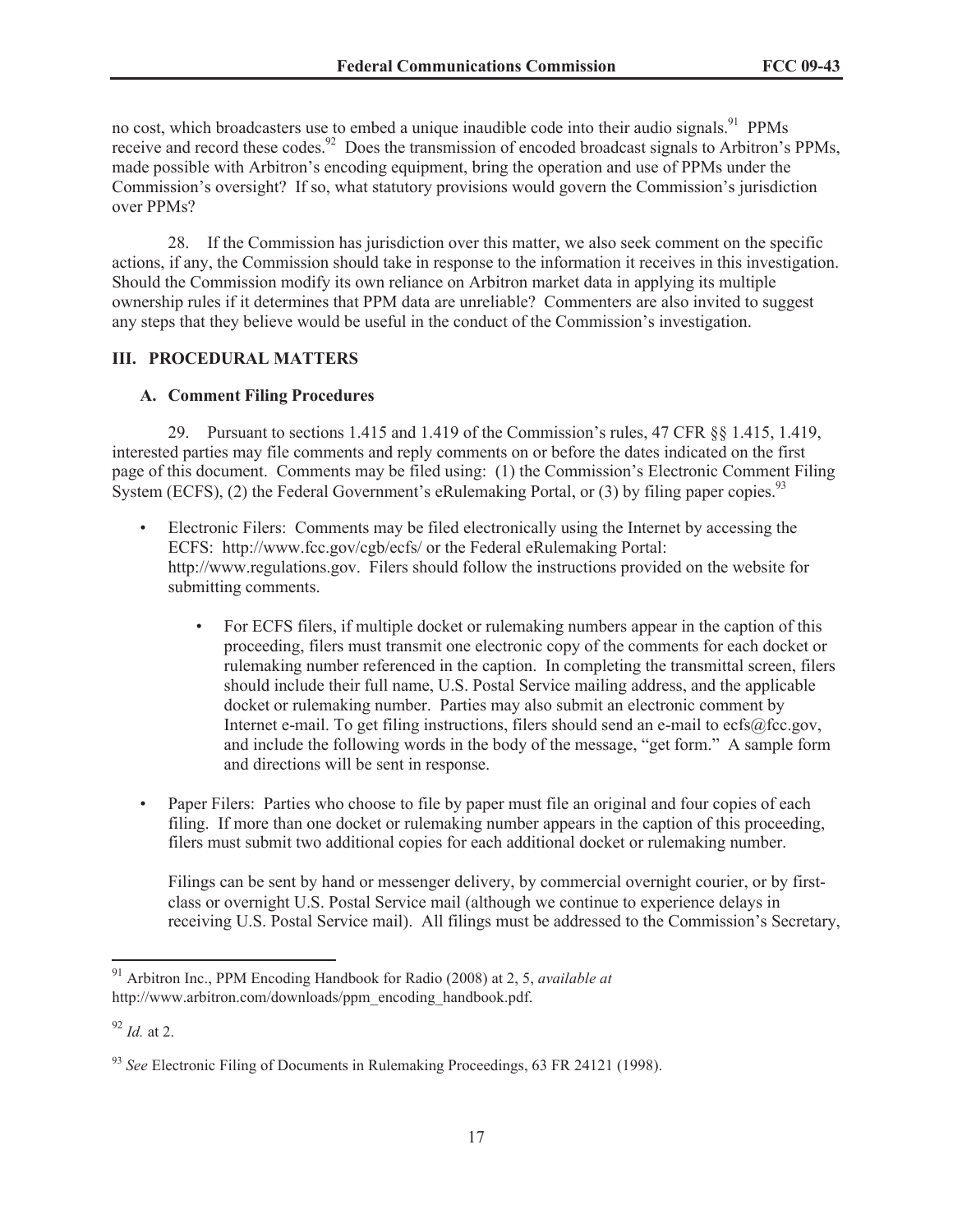Office of the Secretary, Federal Communications Commission.

- The Commission's contractor will receive hand-delivered or messenger-delivered paper filings for the Commission's Secretary at 236 Massachusetts Avenue, NE., Suite 110, Washington, DC 20002. The filing hours at this location are 8:00 a.m. to 7:00 p.m. All hand deliveries must be held together with rubber bands or fasteners. Any envelopes must be disposed of before entering the building.
- Commercial overnight mail (other than U.S. Postal Service Express Mail and Priority Mail) must be sent to 9300 East Hampton Drive, Capitol Heights, MD 20743.
- U.S. Postal Service first-class, Express, and Priority mail should be addressed to  $445 \, 12^{th}$ Street, SW, Washington DC 20554.

30. People with Disabilities: To request materials in accessible formats for people with disabilities (braille, large print, electronic files, audio format), send an e-mail to fcc504@fcc.gov or call the Consumer & Governmental Affairs Bureau at 202-418-0530 (voice), 202-418-0432 (tty).

31. Comments and reply comments will be available for public inspection during regular business hours in the FCC Reference Center, Federal Communications Commission, 445 12<sup>th</sup> Street, S.W., CY-A257, Washington, D.C. 20554. These documents will also be available via ECFS. Documents will be available electronically in ASCII, Word 97, and/or Adobe Acrobat.

# **B. Ex Parte Information**

32. The NOI is an exempt proceeding. Ex parte presentations regarding the issues addressed in the NOI are permitted, except during the Sunshine Agenda period, and need not be disclosed.<sup>94</sup>

33. The Media Bureau contact is Julie Salovaara at (202) 418-0783. Press inquiries should be directed to David Fiske at (202) 418-0513.

# **IV. ORDERING CLAUSES**

34. Accordingly, **IT IS ORDERED**, pursuant to the authority contained in Sections 1, 4(i) & (j), and 403 of the Communications Act of 1934, 47 U.S.C §§ 151, 154(i) & (j), and 403, that this *Notice of Inquiry* **IS ADOPTED**.

35. **IT IS FURTHER ORDERED** that the Commission's Consumer and Governmental Affairs Bureau, Reference Information Center, **SHALL SEND** a copy of this *Notice of Inquiry*, to the Chief Counsel for Advocacy of the Small Business Administration.

# FEDERAL COMMUNICATIONS COMMISSION

Marlene H. Dortch Secretary

<sup>94</sup> *See* 47 C.F.R. § 1.1204(b)(1).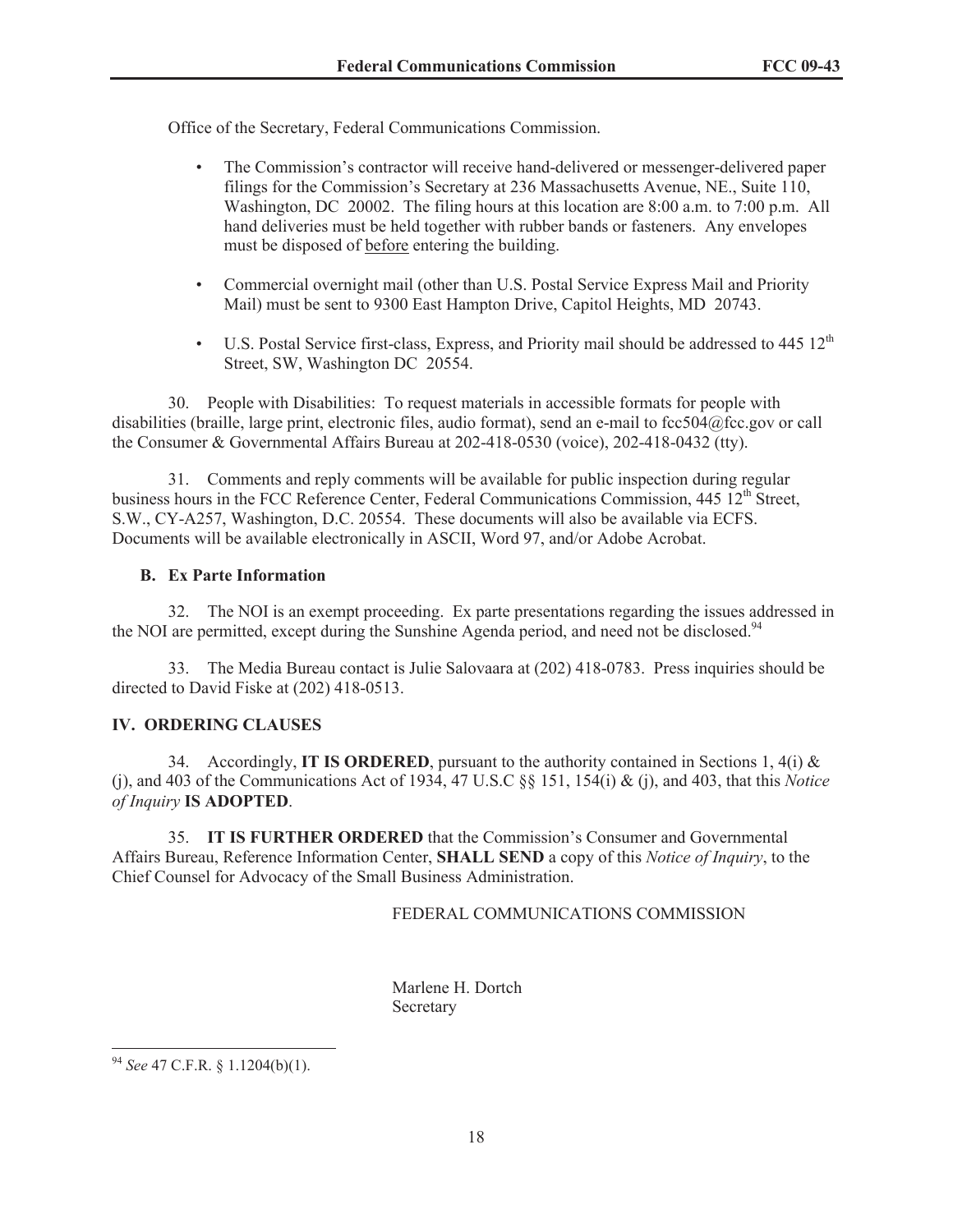### **STATEMENT OF ACTING CHAIRMAN MICHAEL J. COPPS**

### *Re: Impact of Arbitron Audience Ratings Measurements on Radio Broadcasters, MB Docket No. 08-187.*

We launch this inquiry to examine the concerns that have been raised regarding Arbitron's Personal People Meter (PPM) ratings methodology. Minority broadcasters question PPM's accuracy and assert that it has had a devastating effect on their ability to compete in markets where it has been introduced. The legal actions initiated by the Attorneys General of New York, New Jersey and Maryland reflect similar concerns.

The Commission also has an independent interest in ensuring the accuracy and reliability of PPM. First, we have a strong interest in promoting ownership diversity—both under our general public interest authority and the express directive of Section 257 of the Communications Act. If our renewed commitment to promote minority broadcast ownership is to succeed, we must understand the ecosystem in which minority owners operate. We do not regulate Arbitron, but then we do not regulate banks either, and yet we should—indeed, we must—take into account the difficulties of access to capital if we are going to develop effective rules. Anything that affects media diversity and minority ownership—and the instant item does not draw any conclusions—affects our ability to do our job. Moreover, the Commission relies on Arbitron data to evaluate broadcast radio transactions, issue periodic industry trend reports, and conduct congressionally mandated reviews of our media ownership rules. Without confidence in the underlying data, those important functions could be undercut.

I want to emphasize that this proceeding is not about preserving the status quo or inhibiting technological progress. To the contrary, Arbitron should be commended for trying to improve its ratings methodology and for committing significant resources to that effort. I also appreciate the constructive attitude that all of the stakeholders, including Arbitron, have adopted and hope that will continue as we move forward.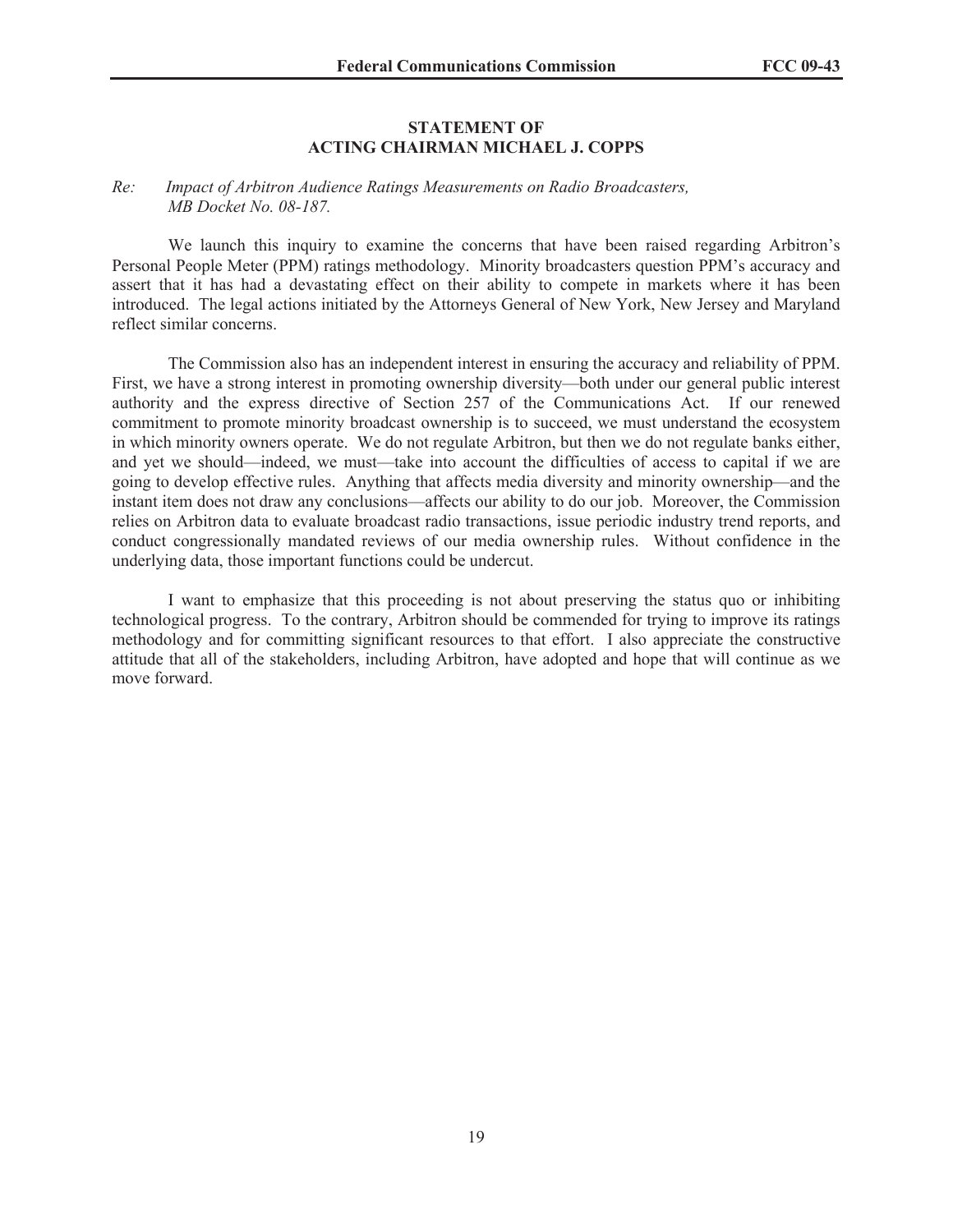### **STATEMENT OF COMMISSIONER JONATHAN S. ADELSTEIN**

#### *Re: Impact of Arbitron Audience Ratings Measurement on Radio Broadcasters, MB Docket No. 08-187.*

Late last year, I called on the Commission to initiate an inquiry into whether Arbitron's deployment of its new audience measurement system, the portable people meter (PPM), was undermining the Commission's efforts to promote media diversity and expand ownership opportunities for businesses owned by people of color. Over the months, there has been a growing chorus of concerns regarding the methodology, deployment and results of PPM from broadcasters, both big and small, including state and minority broadcasters' associations, independent media ratings companies, state attorneys general, Members of Congress, and the Commission's Advisory Committee on Diversity. Concerns have ranged from Arbitron's practices to recruit cell-phone only households to the underrepresentation of racial and ethnic groups on PPM panels and the lack of accreditation from the Media Ratings Council. After initially disregarding these concerns, Arbitron now acknowledges the need for improvements to its new measurement system.

I am pleased that the Commission is prepared to conduct our own fact-finding and examination to determine whether PPM is "sufficiently accurate and reliable to merit the Commission's own reliance on it in its rules, policies and procedures." If the Commission does not conclude that PPM *is* in fact reliable and accurate, or if there are still many unanswered questions, the Commission may have to reconsider whether its reliance on Arbitron's market definitions and audience ratings calls into question the reliability and integrity of the Commission's own analysis that uses Arbitron information. The Commission may have to also consider whether prohibiting broadcasters' participation in PPM altogether is in the public interest.

This open and neutral inquiry is the first step of Commission action. I look forward to public comment to these important questions to determine if additional measures are necessary.